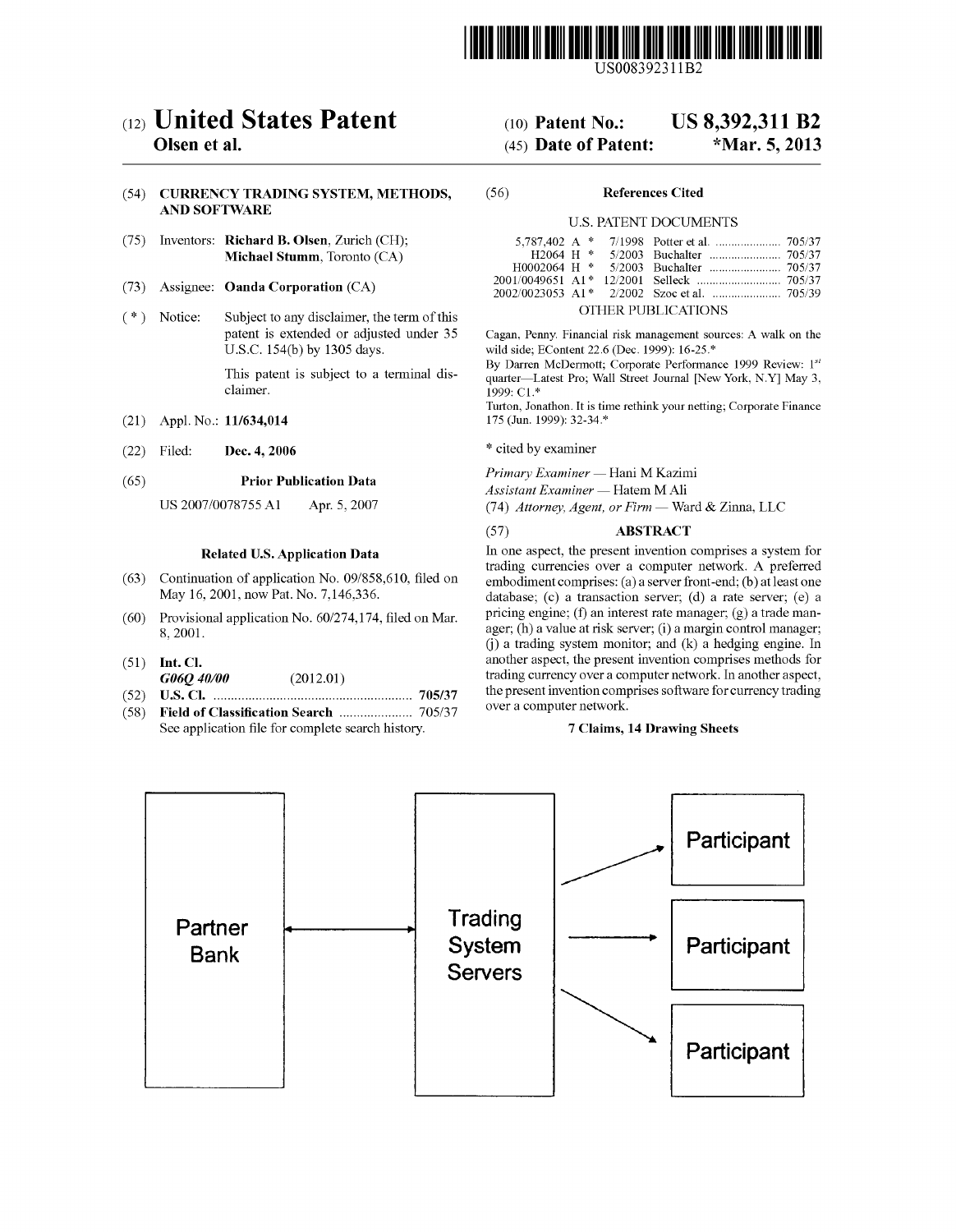

**US 8,392,311 B2**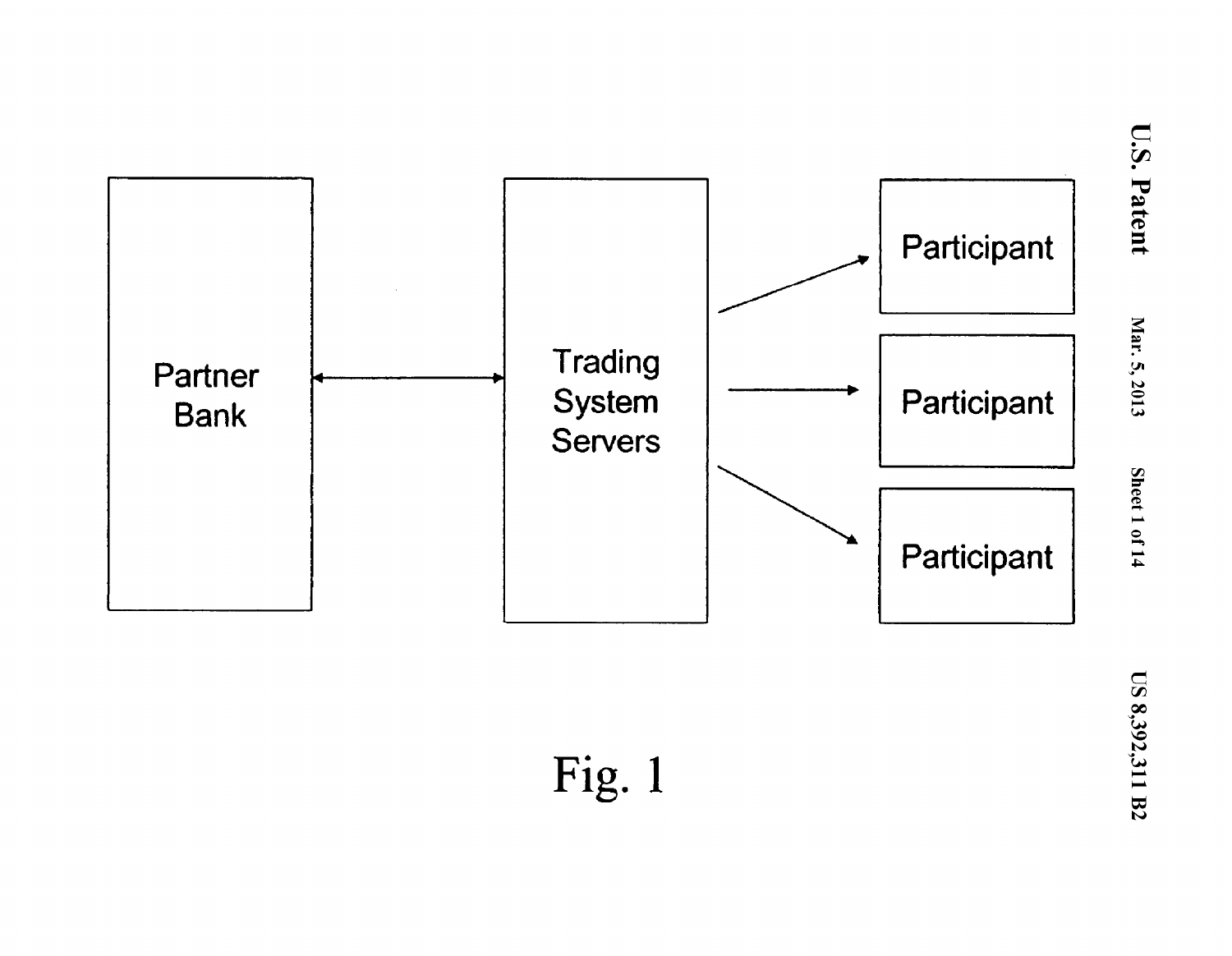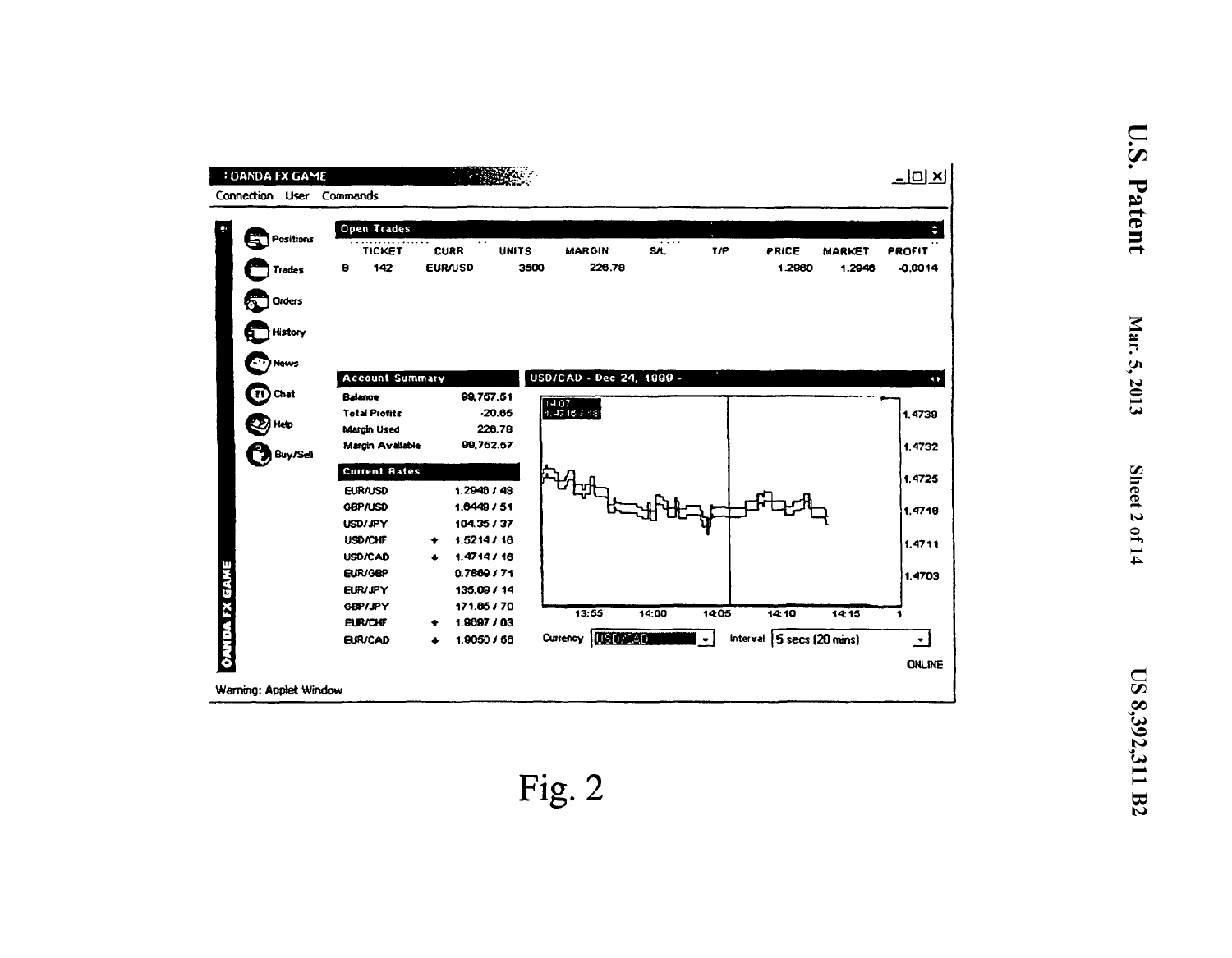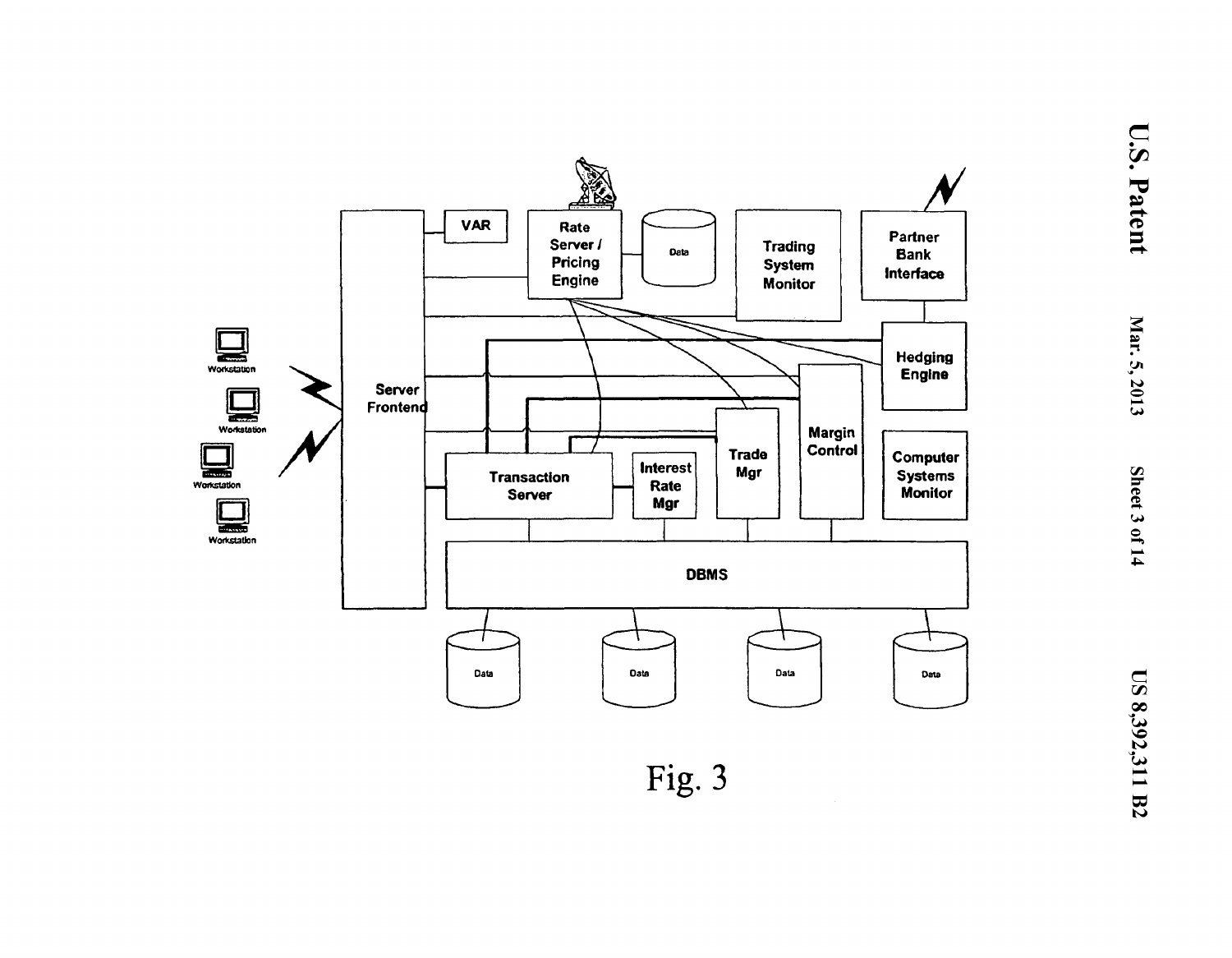

 $\sim$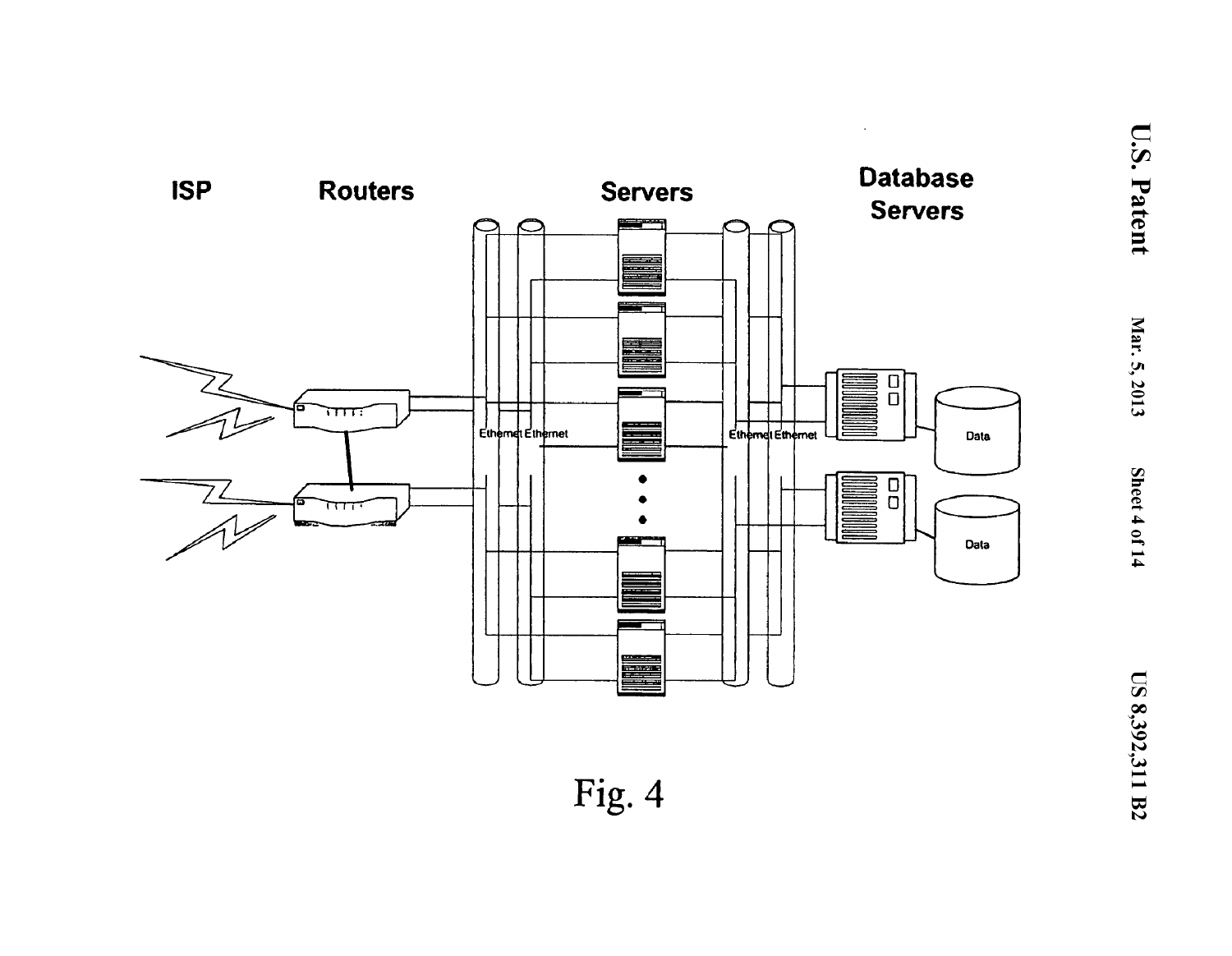| Connection    | Edit<br>www          | Help           |              |                                           |                |                                 |               |                        |
|---------------|----------------------|----------------|--------------|-------------------------------------------|----------------|---------------------------------|---------------|------------------------|
|               |                      |                |              |                                           |                |                                 |               |                        |
|               | <b>OPEN TRADEB</b>   |                |              |                                           |                |                                 |               | $\checkmark$           |
| Buy/Sell      | <b>TICKET</b>        | <b>CURR</b>    | <b>UNITS</b> | <b>S/L</b>                                | T/P            | PRICE                           | <b>MARKET</b> | <b>PROFIT</b>          |
|               | 33705<br>IВ          | <b>GBP/USD</b> | 100000       | 1.4451                                    | 1.4517         | 1.4486                          | 1.4484        | $-0.0002$              |
| Positions     | 33704<br>İΒ          | <b>EUR/USD</b> | 10000        | 0.8657                                    | 0.8710         | 0.8684                          | 0.8682        | -0.00021               |
|               |                      |                |              |                                           |                |                                 |               |                        |
| <b>Trades</b> |                      |                |              |                                           |                |                                 |               |                        |
| <b>Orders</b> | ACCOUNT SUMMARY      |                |              | <b>EUR/USD · Oat 9, 2000 ·</b>            |                |                                 |               | R                      |
|               | <b>Balance</b>       |                | 100,000.00   | 13:00                                     | 14:00          | 15:00                           | 116:00        | 117                    |
|               | <b>Total Profits</b> |                | $-22.00$     |                                           |                |                                 |               | 10.8704                |
| History       | <b>Margin Used</b>   |                | 7,676.10     |                                           |                |                                 |               |                        |
|               | Margin Available     |                | 02,301.00    |                                           |                |                                 |               |                        |
| Analysis      | <b>CURRENT RATES</b> |                | ▼            | Repair of the of your process of the coss |                |                                 |               |                        |
|               | <b>EUR/USD</b>       |                | 0.8682 / 84  |                                           |                |                                 |               |                        |
| <b>News</b>   | GBP/USD              |                | 1,4484/86    |                                           |                |                                 |               |                        |
|               | <b>USD/JPY</b>       |                | 108.80 / 83  |                                           |                |                                 |               |                        |
|               | <b>USD/CHF</b>       |                | 1.7511/15    |                                           |                |                                 |               |                        |
| Forums        | <b>USD/CAD</b>       |                | 1.5032 / 36  |                                           |                |                                 |               | 0.8661                 |
|               | EUR/GBP              |                | 0.6002/04    |                                           |                |                                 |               |                        |
|               | <b>EUR/JPY</b>       |                | 94.480 / 99  | Currency                                  | <b>EUR/USD</b> | <b>Interval</b><br>$\mathbf{v}$ | 1 min         | $\left  \cdot \right $ |

U.S. Patent

Mar. 5, 2013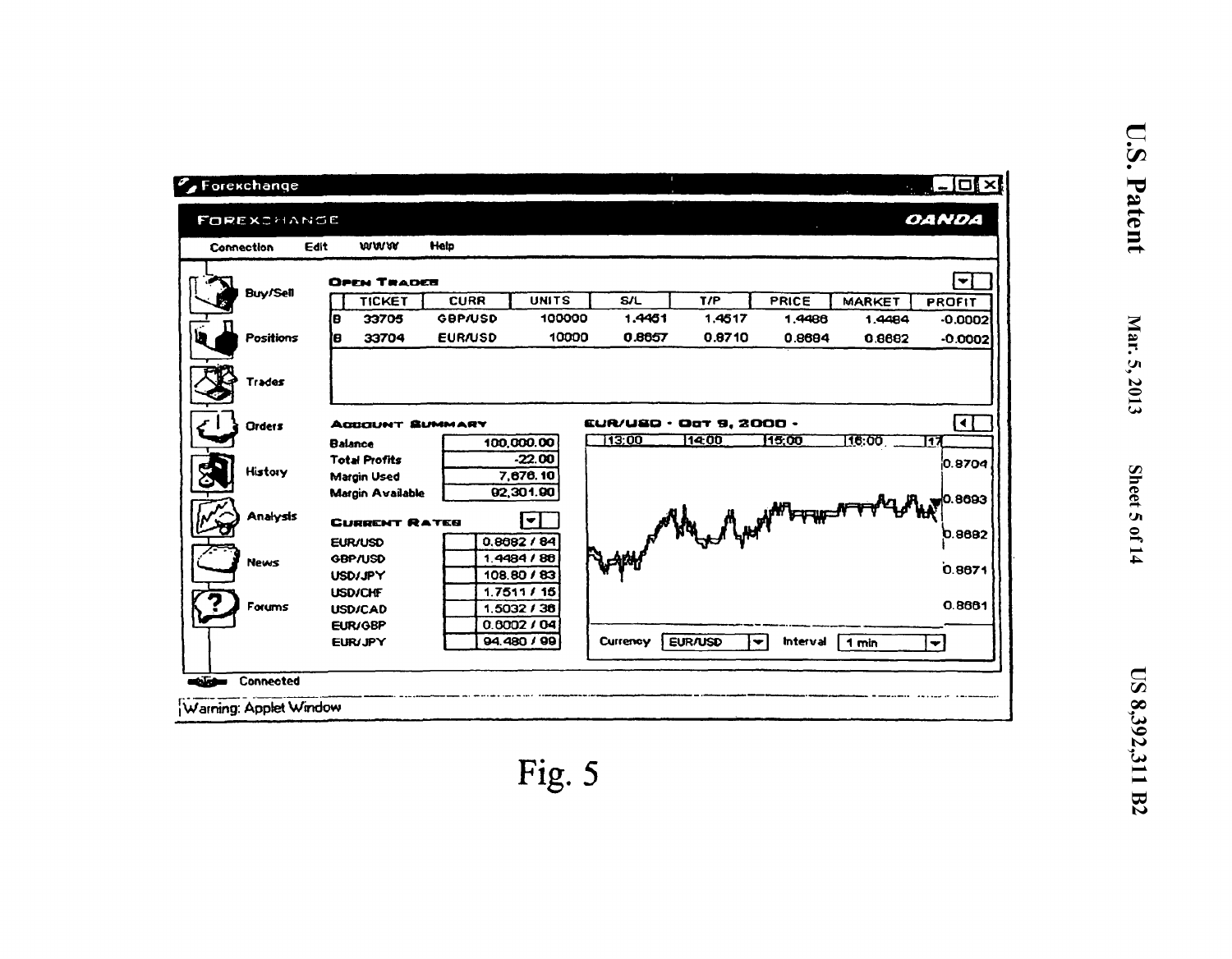## **ACCOUNT SUMMARY**

| <b>Balance</b>          | 100,000.00 |
|-------------------------|------------|
| <b>Total Profits</b>    | $-22.00$   |
| <b>Margin Used</b>      | 7,676.10   |
| <b>Margin Available</b> | 92,301.90  |

$$
Fig. 6
$$

|    | TICKET | <b>CURR</b>    | <b>UNITS</b> | <b>S/L</b> | T/P    | PRICE  | <b>MARKET</b> | <b>PROFIT</b> |
|----|--------|----------------|--------------|------------|--------|--------|---------------|---------------|
| IS | 33760  | <b>USD/CHF</b> | 100000       |            |        | 1.7415 | 1.7413        | 0.0002        |
| lS | 33759  | <b>EUR/USD</b> | 65000        | 0.8715     | 0.8668 | 0.8689 | 0.8692        | $-0.0003$     |
|    |        |                |              |            |        |        |               |               |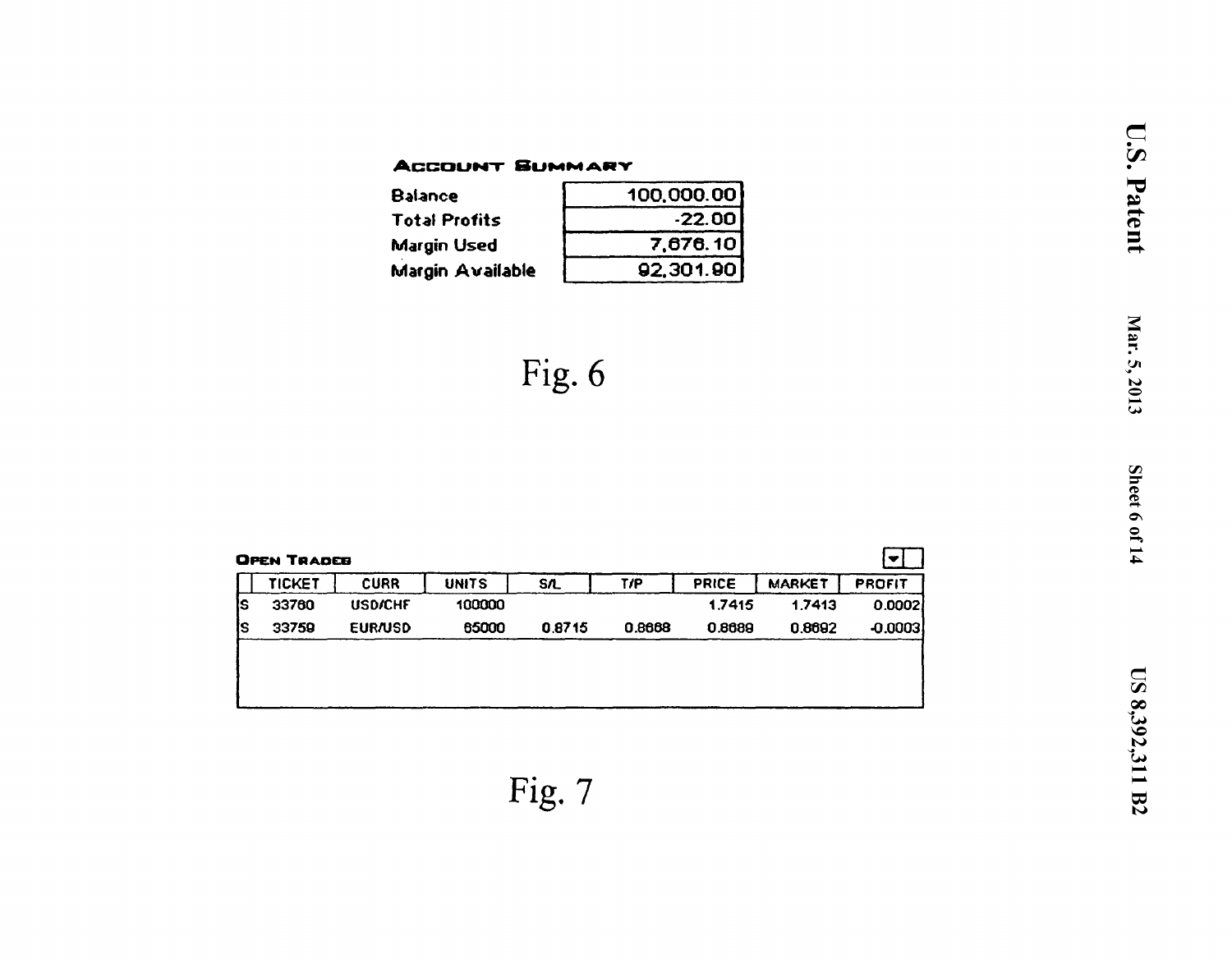| <b>CURR</b>    | <b>UNITS</b> | AVG. PRICE | <b>MARKET</b> | <b>PROFIT</b> |
|----------------|--------------|------------|---------------|---------------|
| <b>USD/CHF</b> | 100000       | 1.7415     | 1.7407        | 0.0008        |
| <b>EUR/USD</b> | 65000        | 0.8689     | 0.8697        | $-0.0008$     |

|    | <b>OPEN ORDERS</b> |                |              |            |        |              |               |                  |
|----|--------------------|----------------|--------------|------------|--------|--------------|---------------|------------------|
|    | ORDER              | <b>CURR</b>    | <b>UNITS</b> | <b>S/L</b> | T⁄P    | <b>PRICE</b> | <b>MARKET</b> | <b>DURATION</b>  |
| lθ | 245                | <b>EURIJPY</b> | 200000       | 93.203     | 93.789 | 93.512       | 93.509        | <b>Undefined</b> |
|    |                    |                |              |            |        |              |               |                  |
|    |                    |                |              |            |        |              |               |                  |
|    |                    |                |              |            |        |              |               |                  |
|    |                    |                |              |            |        |              |               |                  |
|    |                    |                |              |            |        |              |               |                  |

Fig. 9

U.S. Patent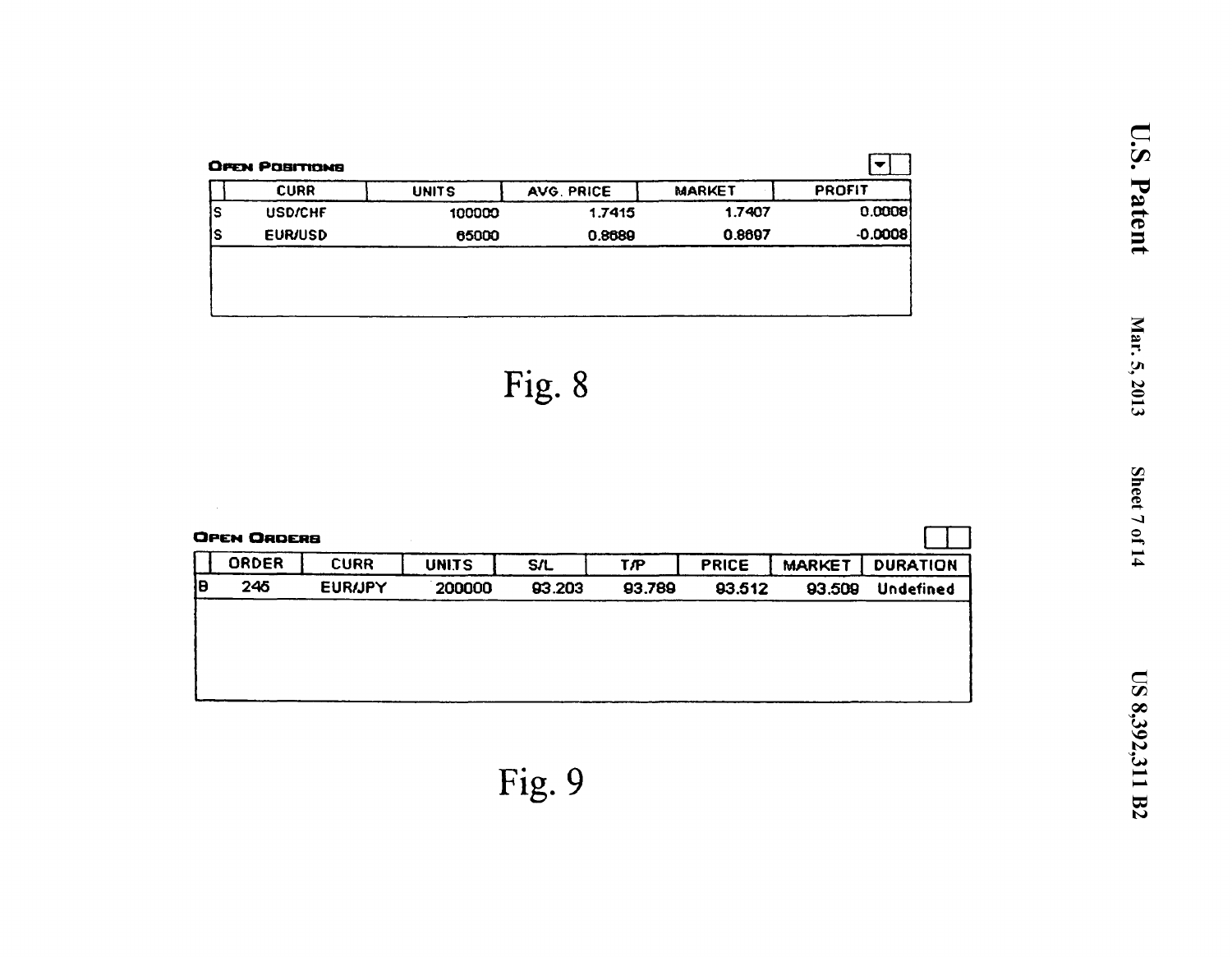|                    | <b>RECENT HISTORY</b> |                |              |              |                       |  |  |
|--------------------|-----------------------|----------------|--------------|--------------|-----------------------|--|--|
| <b>TRANSACTION</b> | TYPE.                 | <b>CURR</b>    | <b>UNITS</b> | <b>PRICE</b> | <b>DATE/TIME</b>      |  |  |
| 56958              | <b>Buy Market</b>     | <b>EUR/USD</b> | 10000        | 0.8684       | Oct 9, 2000, $16:42$  |  |  |
| 56959              | <b>Buy Market</b>     | <b>GBP/USD</b> | 100000       | 1.4486       | $0$ ct 9, 2000, 16:43 |  |  |
| 57001              | <b>Take Profit</b>    | <b>GBP/USD</b> | 100000       | 1.4604       | Oct 11, 2000, 12:38   |  |  |
| 57021              | <b>Buy Market</b>     | <b>EUR/USD</b> | 25000        | 0.8688       | Oct 11, 2000, 15:04   |  |  |
| 57022              | Sell Market           | <b>EUR/USD</b> | 25000        | 0.8689       | Oct 11, 2000, 15:07   |  |  |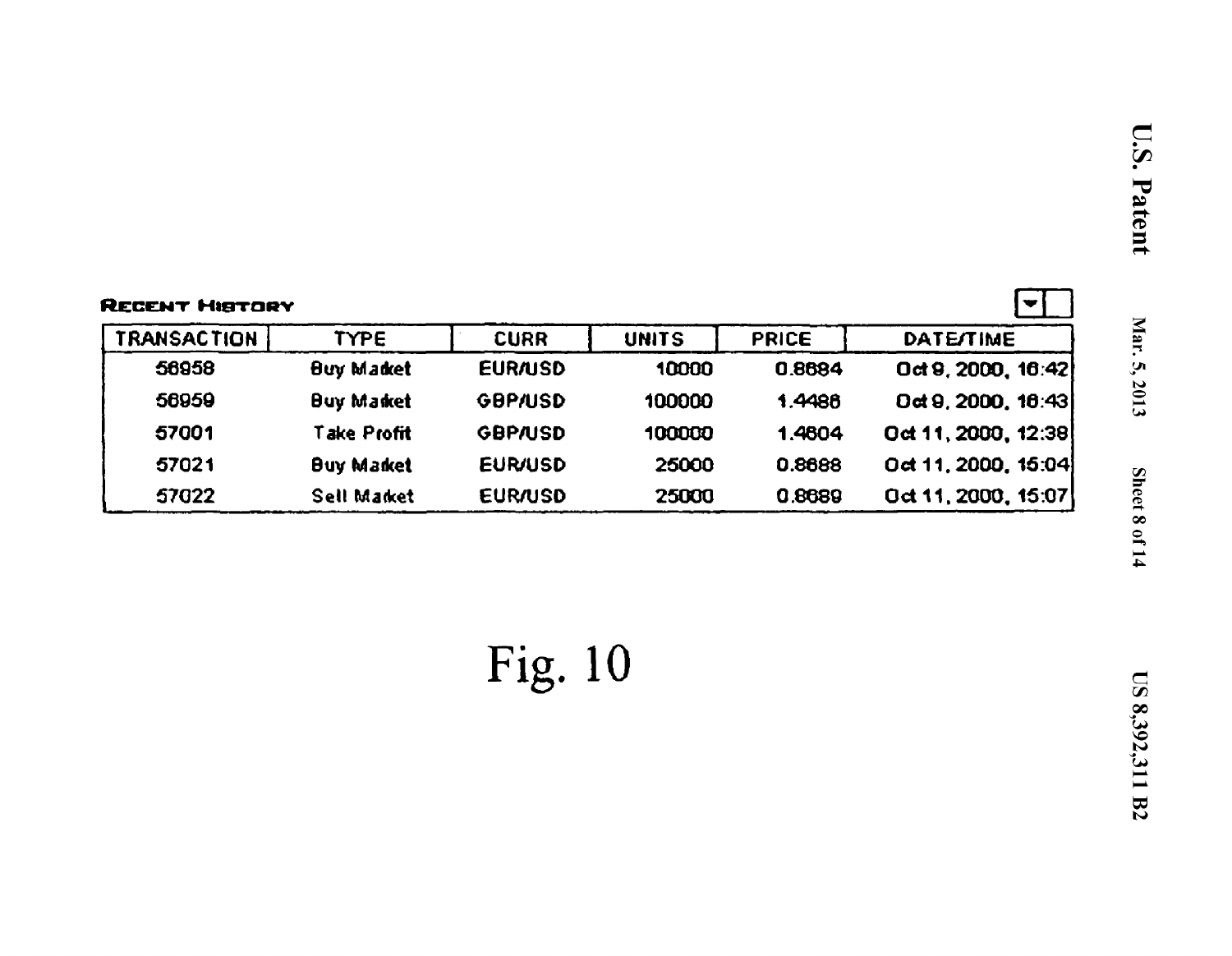$\ddot{\phantom{0}}$ 

| <b>CURRENT RATES</b> |             |
|----------------------|-------------|
| <b>EUR/USD</b>       | 0.8545/46   |
| <b>GBP/USD</b>       | 1.4515 / 18 |
| <b>USD/JPY</b>       | 107.66 / 68 |
| <b>USD/CHF</b>       | 1.7663 / 67 |
| <b>USD/CAD</b>       | 1.5070/74   |
| <b>EUR/GBP</b>       | 0.5890 / 92 |
| <b>EUR/JPY</b>       | 92.230 / 49 |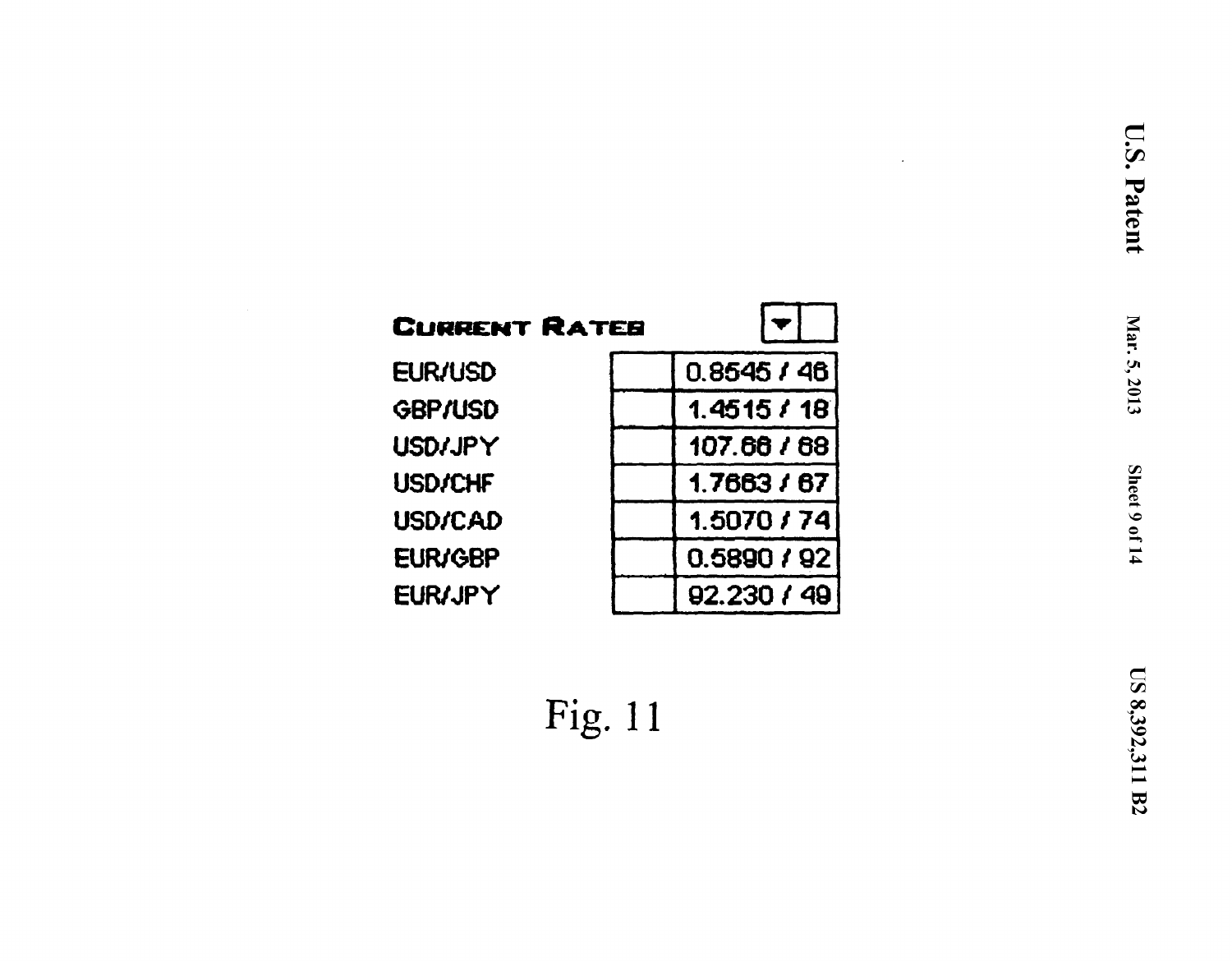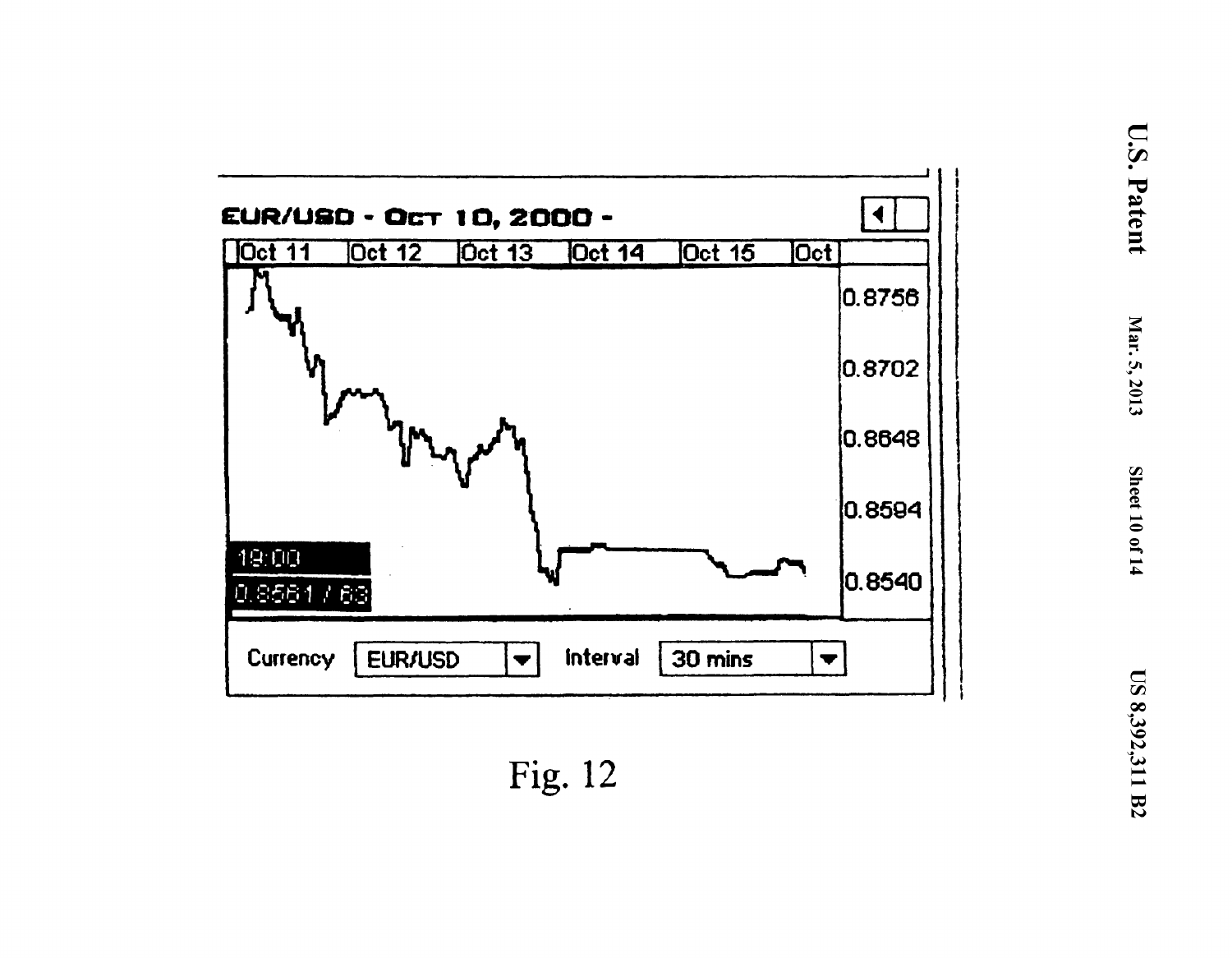$\bar{z}$ 

| <b>"': Market Order</b> |                    |                     |
|-------------------------|--------------------|---------------------|
|                         | FOREXCHANGE        |                     |
|                         | <b>MARKET</b>      | <b>ENTRY</b>        |
|                         | <b>ACTION</b>      | BUY<br>ᅬ            |
|                         | CURRENCY           | <b>EUR/USD</b><br>ᆋ |
|                         | <b>UNITS</b>       | 10000               |
|                         | RATE               | 0.8546              |
|                         | V Lower Limit      | 0.8533<br>$+$       |
|                         | V Upper Limit      | 0.8558              |
|                         | $\nabla$ Stop Loss | 0.8520              |
|                         | $\top$ Take Profit |                     |
|                         | You are buying EUR |                     |
|                         | and selling USD    |                     |
|                         |                    | Cancel<br>Submit    |
| Warning: Applet Window  |                    |                     |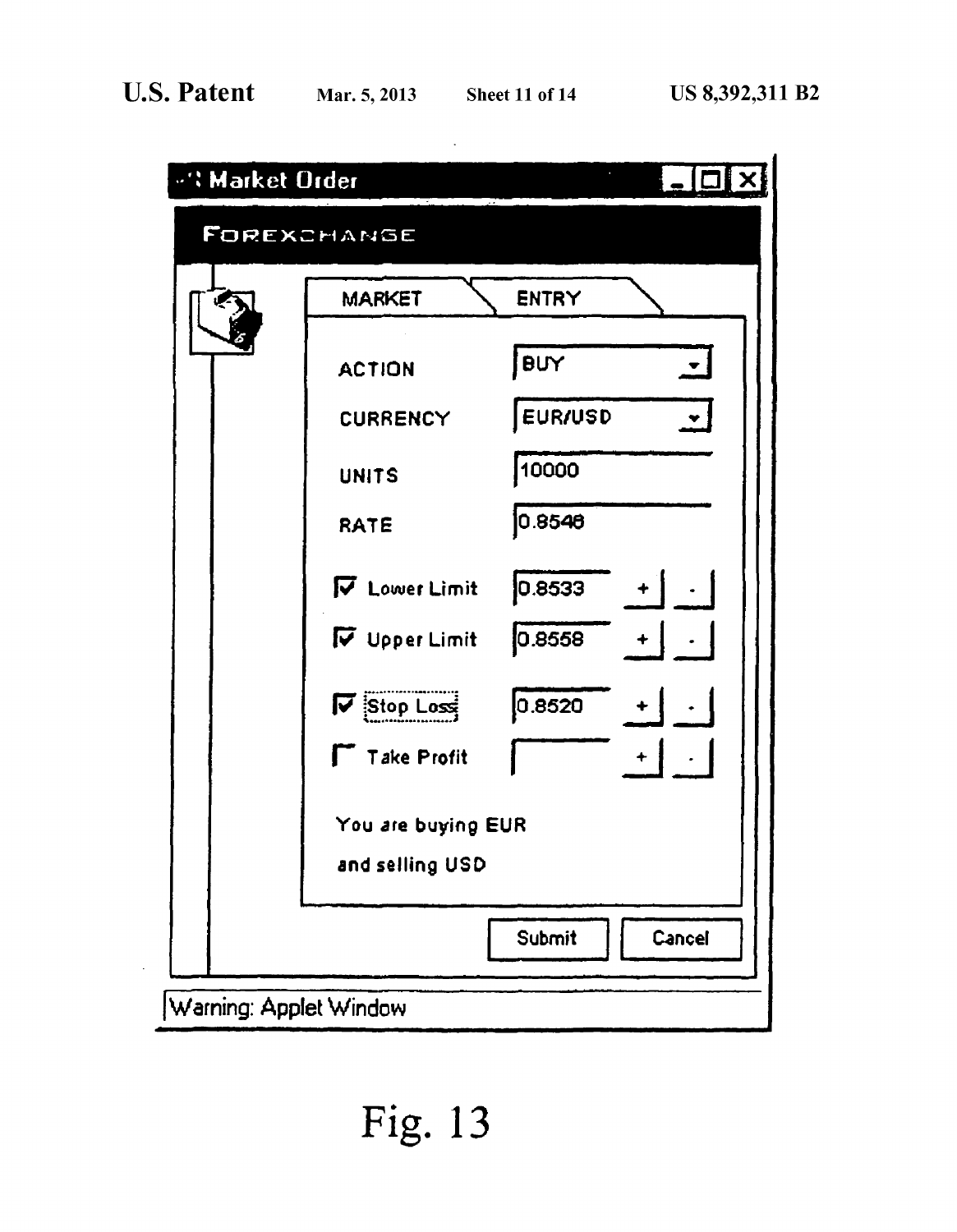## **Market Order**

|  | <b>INFO</b><br>Server accepted market order.<br>Ticket number: 0 |    |
|--|------------------------------------------------------------------|----|
|  |                                                                  | OK |

Warning: Applet Window

# Fig. 14

÷.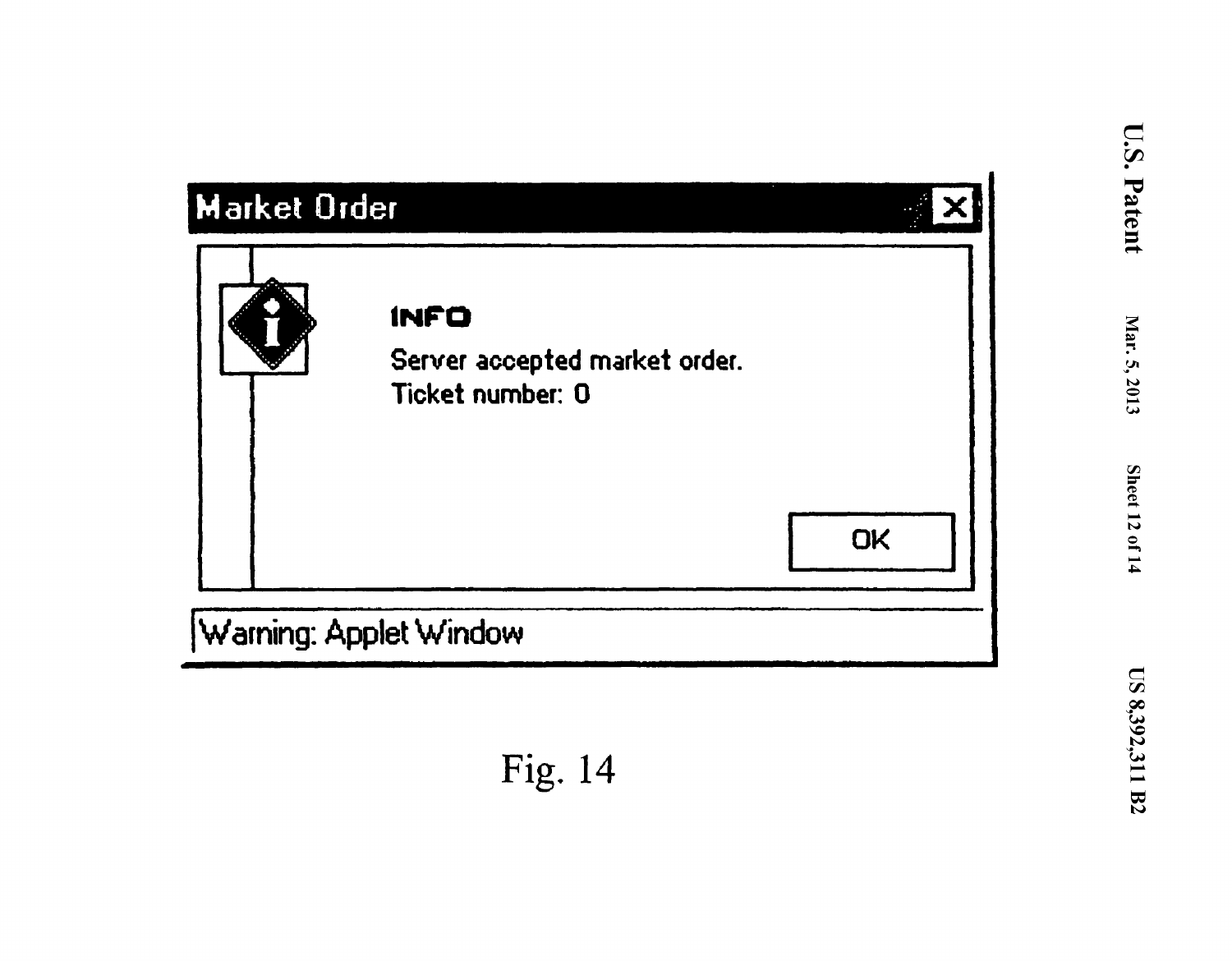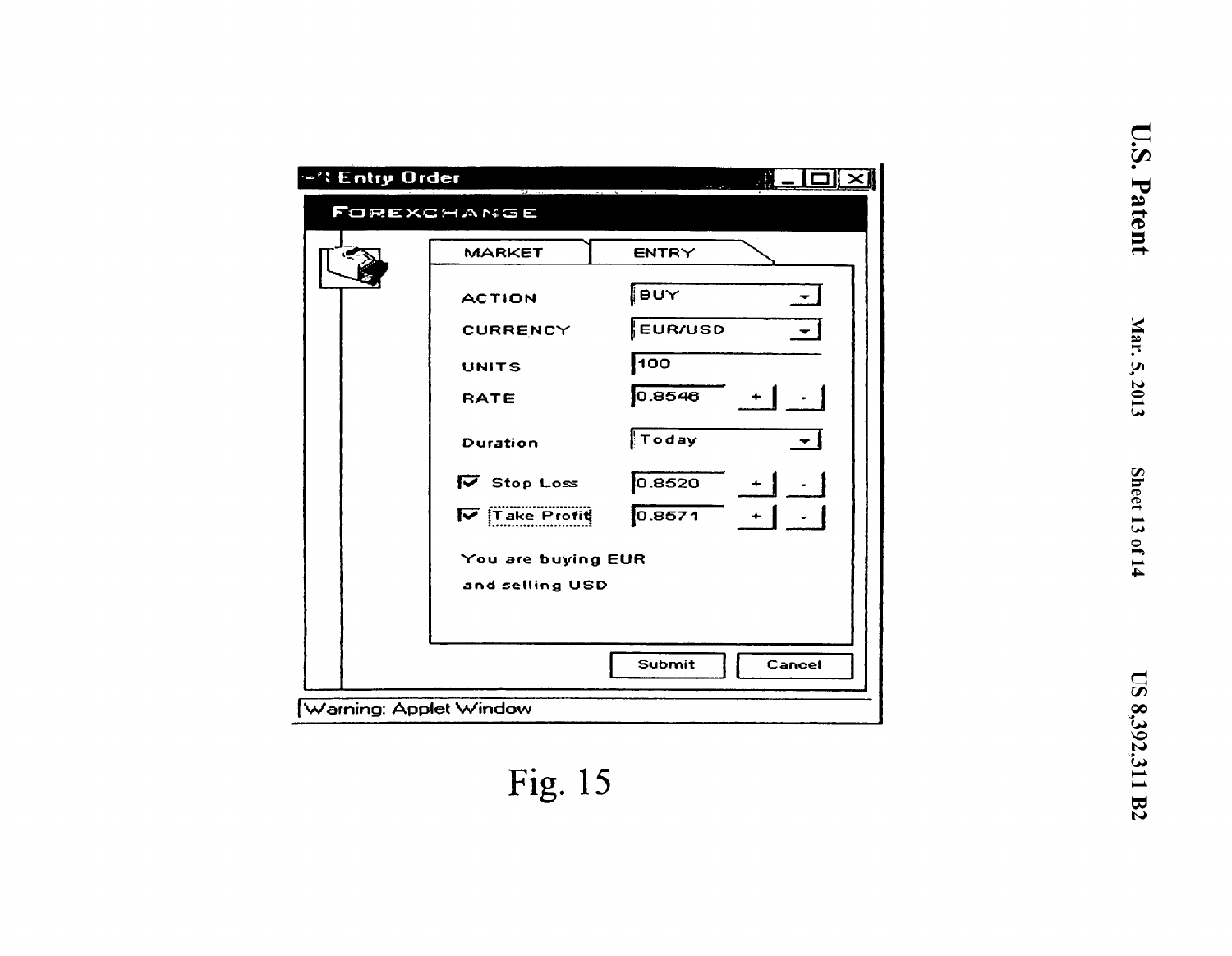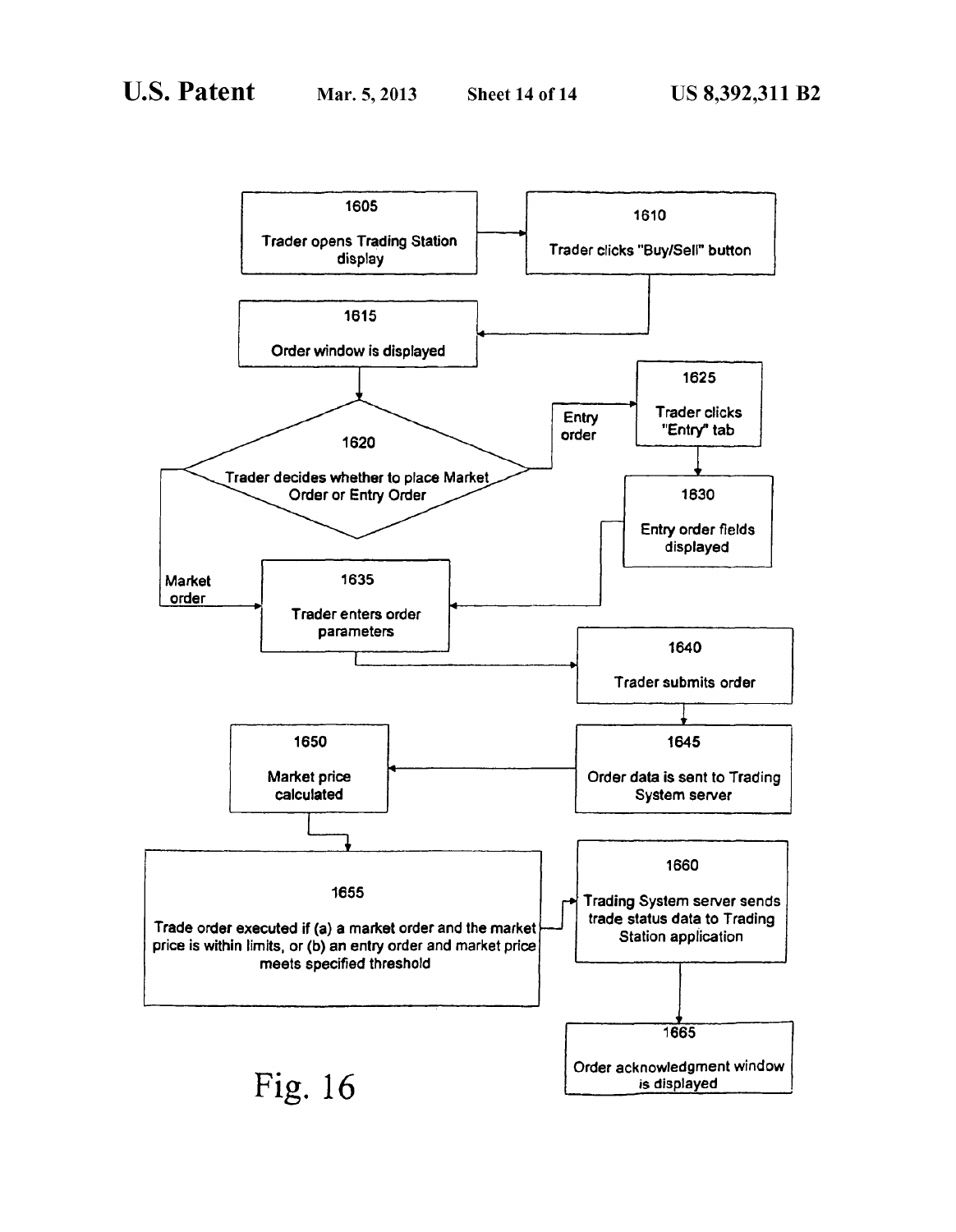### **CURRENCY TRADING SYSTEM, METHODS, AND SOFTWARE**

### CROSS-REFERENCE TO RELATED APPLICATION

The present application is a continuation of application Ser. No. 09/858,610 filed May 16, 2001 now U.S. Pat. No. 7,146, 336 which claims priority to U.S. provisional application No. 60/274,174, filed Mar. 8, 2001, and incorporates the entire contents thereof herein by reference.

### FIELD OF THE INVENTION

The present invention is related to currency trading; more particularly, the invention is related to trading currency over a computer network.

### BACKGROUND

In a traditional on-line currency market, a trade occurs through three steps: (1) the trader specifies to a dealer the currency pair and the amount that he would to trade (but does not specify whether he would like to buy or sell); (2) the  $_{25}$ dealer specifies to the trader both a bid and an ask price and gives the trader several seconds to respond (the dealer not knowing whether the trader will buy, sell, or reject the offer); and (3) the trader either rejects the offer or specifies whether he is buying or selling (his response must occur within a time frame of a few seconds).

But performing such a three-way handshake over the Internet is somewhat impractical because of Internet delays: the trader might not actually have a few seconds to respond before the dealer withdraws the offer. Thus, there is a need for <sup>35</sup> a system and method of on-line currency trading that is based on a trading model that is superior to the three-way handshake described above.

Another problem is that many corporations have firewalls that restrict access to the corporate network, and that typically restrict access to the Internet (and to well-known services such as email, the World Wide Web, etc.) from within the corporation. This inhibits the ability of on-line trading systems to access information from and transfer information to  $_{45}$ users behind corporate firewalls.

#### **SUMMARY**

The present invention overcomes the above-described and  $50$ other disadvantages of previous currency trading systems and methods. In one aspect, the present invention comprises a system for trading currencies over a computer network. A preferred embodiment comprises: (a) a server front-end; (b) at least one database; (c) a transaction server; (d) a rate server; 55 (e) a pricing engine; (f) an interest rate manager; (g) a trade manager; (h) a value at risk server; (i) a margin control manager;  $(i)$  a trading system monitor; and  $(k)$  a hedging engine. Each of these components is described in detail below in the Detailed Description section.

In another aspect, the present invention comprises methods for trading currency over a computer network. In one embodiment, a preferred method comprises: (a) transmitting currency market information over a computer network to an end user; (b) receiving a currency trade order from the end user, 65 wherein the currency trade order comprises limits within which the currency trade will be acceptable to the end user;

( c) calculating a market exchange rate for the currency trade order; and (d) executing the order if the market exchange rate is within the specified limits.

In another embodiment, a preferred method comprises: (a) 5 transmitting currency market information over a computer network to an end user; (b) receiving a currency trade order from the end user, wherein the currency trade order comprises a threshold exchange rate; (c) calculating a market exchange rate for the received currency trade order; and (d) executing the order  $(1)$  if the market exchange rate is or goes above the threshold exchange rate and the order is a sell order, and (2) if the market exchange rate is or goes below the threshold exchange rate and the order is a buy order.

In a further embodiment, a preferred method comprises: (a) receiving currency market information over a computer network from a trading system server; (b) transmitting a currency trade order to the trading system server, wherein the currency trade order comprises limits within which the currency trade will be acceptable; and (c) if a market exchange 20 rate is within the specified limits, receiving information from the trading system server indicating that the currency trade order was executed.

In another embodiment, a preferred method comprises: (a) receiving currency market information over a computer network from a trading system server; (b) transmitting a currency trade order to the trading system server, wherein the currency trade order comprises a threshold exchange rate; and (c) if  $(1)$  the applicable market exchange rate is or goes above the threshold exchange rate and the order is a sell order, or (2) the applicable market exchange rate is or becomes below the threshold exchange rate and the order is a buy order, receiving information from the trading system server indicating that the currency trade order was executed.

In another aspect, the present invention comprises software for currency trading over a computer network. In one embodiment, preferred software comprises: (a) software for receiving data over a computer network from a trading system server; (b) software for displaying a first graphical user interface display that: (i) displays continuously updated currency exchange rates in real-time based on data received from the trading system server; and (ii) displays action buttons, including a buy/sell button; (c) software for displaying, in response to a user clicking the buy/sell action button, a buy/sell window display that: (i) comprises trade order parameter fields; and (ii) accepts trade order data entered into the trade order parameter fields by a user; and (d) software for transmitting said trade order data to said trading system server over said computer network.

### BRIEF DESCRIPTION OF THE DRAWINGS

FIG. **1** depicts parties involved in a preferred embodiment. FIG. **2** depicts a graphical user interface of a preferred embodiment.

FIG. **3** depicts modules of a preferred trading system server.

FIG. **4** depicts hardware components of a preferred embodiment.

FIG. **5** depicts a graphical user interface of a preferred

- FIG. **6** depicts an account summary table display.
- FIG. **7** depicts an open trades table display.

FIG. **8** depicts an open positions table display.

- FIG. **9** depicts an open orders table display.
- FIG. **10** depicts a transactions table display.
- FIG. **11** depicts a currency rates table display.
- FIG. **12** depicts a currency exchange rate graph display.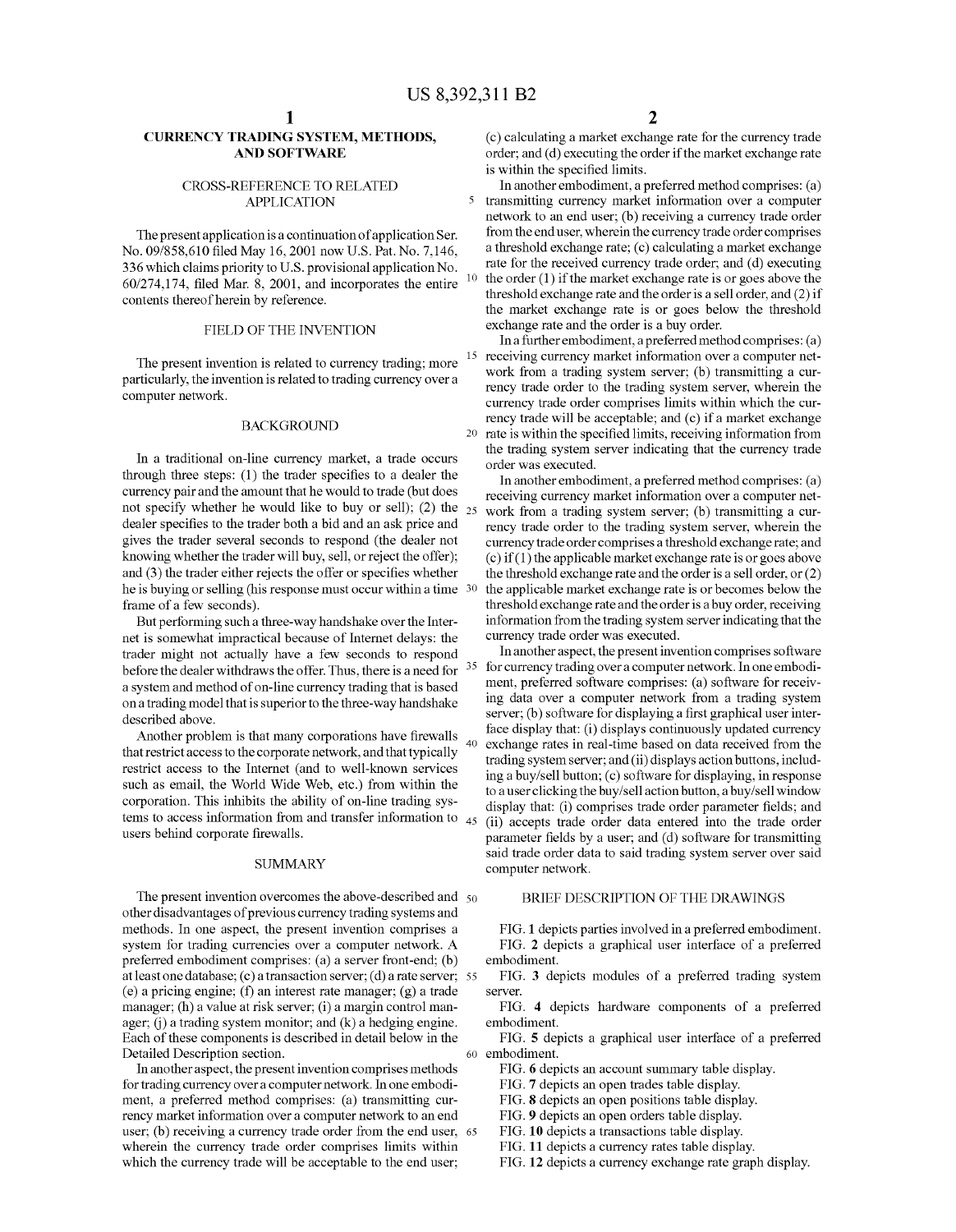FIG. **13** depicts a buy/sell pop-up window display.

FIG. **14** depicts an acknowledgment window display.

FIG. **15** depicts an entry order display.

ment.

### DETAILED DESCRIPTION OF PREFERRED EMBODIMENTS

(hereinafter "Trading System") of the present invention allows traders to trade currencies over a computer network. Preferably, this computer network is the Internet, and the subsequent description herein is primarily in terms of the Internet. However, those skilled in the art will recognize that 15 the following description also applies to other computer networks. Traders interface to the system using ordinary Web browsers running feature-rich Java applets; they obtain realtime data feeds of current exchange rates, they can analyze past exchange rates using graphical tools, they can review their current portfolio and past trades, and they can place buy and sell orders in the real-time market. Businesses interface to the system using an APL Innovative features that set the Trading System apart from the competition are: (i) extremely low spreads on the order of a few basis points, (ii) the ability 25 at the push of a button. A trading request form pops up with to trade very small amounts as low as \$1, and (iii) 24 hour a day, 7 days a week availability. This system has the potential to revolutionize the way currency trading is done and to open up currency trading to a new, large market segment of investors and speculators for whom currency trading is not feasible 30 today. Moreover, it allows businesses to address their currency exchange requirements in the most cost-effective and efficient way.

A description of the preferred server infrastructure used in the Trading System follows. We first give a briefintroduction 35 of the system as a whole. All communication between the trader's browser and the

The Trading System involves three components (see FIG. **1):** (1) traders that are distributed around the world; (2) Trading System servers; and (3) "Partners" consisting of the financial institution(s) through which real currency exchange 40 trades are executed, and from which real-time data feeds are obtained.

Traders communicate with Trading System servers over a secure, encrypted Internet connection to review their accounts, to monitor currency exchange market conditions, or to initiate currency exchange trades. The Trading System servers are preferably connected to the partners' back-office systems, using direct, private lines.

A trader trades with the Trading System similar to the way she currently trades with a broker, except that the trading is 50 over the Web, occurs 24 hours a day, 7 days a week, and allows very small trades with very low spreads. Moreover, an initial deposit, which may be as low as \$20, can be charged to a credit card to get started. Alternatively, the trader can transfer initial funds directly to the Partner bank to be credited to her Trading System account.

The end user interface to the Trading System is a Web page that can be displayed on any standard Java-enabled browser. The Web page (one version is shown in FIG. **2;** a second, preferred version is shown in FIG. **5)** depicts a summary of 60 the trader's current position, recent trading activities, profit/ loss performance of the portfolio, and a graphical display of recent past performance of the currencies the trader has positions in, as well as real-time exchange rates.

As discussed above, in a traditional on-line currency mar- 65 ket a trade occurs through three steps: (1) a trader specifies a currency pair and an amount he would like to trade ( and does

**4** 

not specify whether he would like to buy or sell); (2) a dealer provides both a bid and an ask price to the trader and gives the trader several seconds to respond (the dealer does not know FIG. **16** depicts steps of a method of a preferred embodi- whether the trader will buy, sell, or reject the offer); and (3) 5 the trader either rejects the offer or accepts the offer and specifies whether he is buying or selling, within the response period set by the dealer.

In the Internet domain, this type of three-way handshake is problematic. The timing constraints are difficult to implement The Currency Trading System of a preferred embodiment 10 because of frequent delays in transmission over the Internet. To overcome this problem, the present invention uses a "twoway handshake," in which: (1) a trader specifies in her trade order: (a) a currency pair; (b) a desired amount to trade;  $(c)$ whether she wishes to buy or sell; and (optionally) (d) upper and lower limits on an acceptable exchange rate; and (2) a dealer (in this case, a preferred Trading System) executes the trade using the most current "market rates" (as calculated by the system). However, the system only executes the order if the calculated market rate lies above any specified lower limit and below any specified upper limit. Note that this method does not require the use of timing constraints, and thus avoids the Internet-implementation disadvantage of previous methods.

> In the present invention, trades can be initiated by the trader fields properly initialized so as to minimize the number of keystrokes required. A trader may elect to execute a trade right away, in which case the buyer of a currency will buy at the current exchange rate market offer price. Conversely, a trader can sell a currency at the current bid price. A range of automatic trading options is available, including setting bid/ offer prices with a certain duration and "all-or-nothing" rules. Furthermore, the trader can limit her risks by placing stoploss orders that are executed automatically. Similarly, she can lock in profits, by issuing take-profit orders.

> Trading System server occurs through the Internet, preferably using the strongest available encryption (e.g., 128 bit keys). Moreover, the trader must authenticate herself using private passwords or certification keys obtained from certification authorities, such as Verisign or Entrust.

> A request for a market trade preferably proceeds as follows: the trader, at a push of a button, obtains a trade order ticket in a popup window on the browser with key fields pre-initialized (see FIG. 13). When the trade order is issued, again by the push of a button, a message is sent to a Trading System server, where the market price is calculated based on such factors as market data, size of the transaction, time of day, the Trading System's current exposure, and predictions on market direction. The trade order is executed using this market price. (The trader can specify limits, so that the trade occurs only if the price falls within these limits.) As such, the Trading System operates as a market maker. A message is then sent back to the trader with specific trade details, which 55 is displayed in a popup window (see FIG. **14)** on the trader's browser together with a transaction id (for future reference). Moreover, an open orders table (see FIG. **9)** and current portfolio summary table (not shown) is updated to reflect the change.

> Alternatively, the trader can issue in a similar manner an entry order (see FIG. **15)** that requests a trade be made when the currency exchange rate reaches a specified threshold. The trader may specify how long the entry order will be valid.

> Referring to the attached figures, a preferred embodiment comprises a method of trading that in turn comprises the following steps (see FIG. **16):** At step **1605,** a trader desiring to trade opens a Trading Station display, and at step **1610**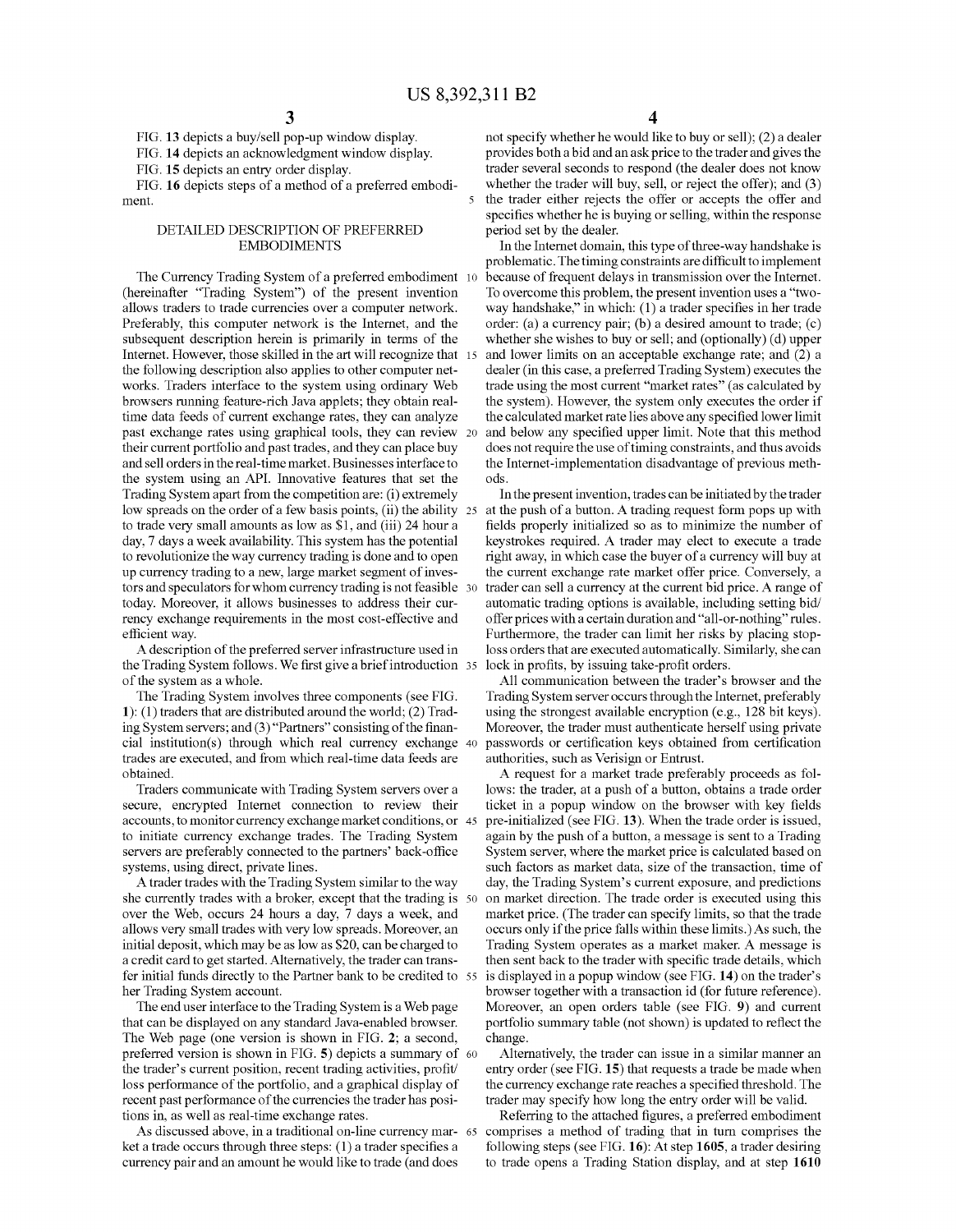clicks a "Buy/Sell" button **510** on the Trading Station display (see FIG. **5).** At step **1615** an order window is displayed (see FIG. **13).** At step **1620** the trader decides whether to place a market order or an entry order. If a market order, then the trader proceeds to step **1635** and enters desired order parameters (as shown in FIG. **13).** If an entry order, then the trader proceeds to step **1625** and clicks an "Entry" tab **1320** (see FIG. **13).** At step **1630** entry order fields are displayed (see FIG. **15).** Then the trader proceeds to step **1635** and enters desired order parameters (as shown in FIG. **15).** 

Once order parameters are entered at step 1635 the trader action volumes; and  $\frac{1}{2}$ submits the order by clicking a "Submit" button **1310** (see FIG. **13)** if the order is a market order, or clicking a "Submit" button **1510** (see FIG. **15)** if the order is an entry order.At step **1645** data describing the order is sent by the Trading Station 15 application to a Trading System server, where the data is stored. At step **1650** a current market price for the currency the trader desires to purchase is calculated. At step **1655** the trader's order is executed if (a) the trader's order is a market order and the calculated market price is within the limits set 20 keeps track of customer profile information, all customer by the trader in the market order form at step **1635;** or (b) order is an entry order and the calculated market price meets the threshold( s) specified in the Entry order form at step **1635.** 

At step **1660** the Trading System server sends trade status data to the trader's Trading Station application. This data 25 includes an indication that the order has been executed, if that is the case, and at any rate includes an indication that the order has been received. At step **1665** the Trading Station application displays an order acknowledgment window (see **FIG.14)**  that displays order status information.

Over time, the Trading System will accumulate an imbalance in its currency portfolio and, at times, it will need to neutralize its risk exposure to adverse currency fluctuations. The Trading System Pricing Engine can influence its exposure by setting its price quotes accordingly. Moreover, it can 35 close out its positions periodically or take hedging positions by executing larger trades through its Partners. Preferably the Trading System's positions are managed based on state-ofthe-art trading models. Preferred trading models are described in U.S. patent application no. [METHODS FOR TRADE DECISION MAKING, to Olsen et al.], filed May 14, 2001, the contents of which are incorporated herein by reference, as well as in U.S. provisional application No. 60/274, 174, filed Mar. 8, 2001.

The Trading System servers preferably operate 24 hours a 45 day, 7 days a week. These servers interface with the traders over the Internet on the one hand and on the other hand with the Partner's back-office operations.Using standard, state-ofthe-art database technology, it maintains the accounts of all traders and executes trades issued by the traders. The Trading System thus plays the role of a market maker in that it internally aggregates all trades and only occasionally balances its internal positions by trading larger sums through the Partner. These larger trades are issued to the Partner in an automated way. The Trading System also takes hedging positions so as to minimize risks on the unbalanced portions of the traders' account aggregates.

Partner's Role

The Partner maintains all actual funds. It is the source and target of all fund transfers to and from customers; it maintains 60 the aggregate accounts; and it executes all trades issued automatically by the Trading System servers. From a legal point of view, all funds must be maintained in money market instruments. Hence, the Partner will maintain a Long and a Short money market fund for each currency supported. Overview of Currency Trading System Server Internal Design

The Trading System server architecture is designed to be: (1) modular, in order to: (a) simplify development (timeto-market); (b) easily allow extensions and modifications; (c) ensure correctness and robustness, and (d) keep it maintain*s* able;

(2) efficient, in order to provide fast response times to online users and minimize the computational and networking resources required to support the service;

(3) scalable, in order to support (with suitable computing infrastructure) a large number of online users and high trans-

( 4) fault resilient, so that any individual failure of a computing node or network connection does not interrupt service.

The Trading System server software preferably runs exclusively on Unix platforms, and is composed of the following modules, each with a distinct set of responsibilities (see FIG. **3):** 

(1) Database (DBMS) **310.** This is the heart of the server. It accounts and all transactions, and ensures that atomicity, consistency, independence, and durability ("ACID") properties are maintained. The database is the reference point for all information kept by the system.

The database is preferably a standard commercially-available SQL database, configured for full replication for reliability, availability, and improved performance. The preferred embodiment is based on IBM's DB-2 product line, but Oracle, for example, could also easily be used.

30 (2) Server Front-end **315.** The server front-end **315** is responsible for all communication with the Web-based clients. It supports both persistent and non-persistent connections to the traders. The persistent connects are used primarily for periodic (i.e., every few seconds) transmission of the latest currency rates so that the traders can update the currency graphs and tables in real-time. Using persistent connections significantly reduces protocol processing overhead and reduces network bandwidth requirements. Non-persistent. connections are used for all transaction-oriented requests, such as orders, transaction history requests, logins, etc. All transaction-oriented communication between the trader browsers and the Server Front-end occurs fully encrypted, while rate information is transmitted in unencrypted form for efficiency reasons.

Traders preferably communicate with the server using a request-response type of protocol. The Server Front-end **315**  interprets each request it receives and, for each, takes appropriate action. For login requests, it sets up appropriate data structures so that all future requests can be serviced in the most efficient way. It also sets up encryption keys for secure communication, and logs the start of a new session with the Transaction Server. For rate requests, it returns the requested rates it obtains from the rate server. For orders, it executes the orders by issuing appropriate requests to the transaction server after checking the margin requirements, the availability of funds, and using rates as determined by the pricing engine. For stop-loss/take-profit and fixed-price orders (that may get executed in the future), the Trade Manager **365** is also informed. For each trade that gets executed, the Hedging 60 Engine **340** and Margin Control **350** modules are informed, so that they always have an up-to-date snapshot of the state. For transaction history, the appropriate information is returned to the client after obtaining it from the Transaction Server **355.** 

65 The Server Front-end **315** also encapsulates a standard Web server (a la Apache), that services other trader requests that entail formatted text; this includes all of the Help pages,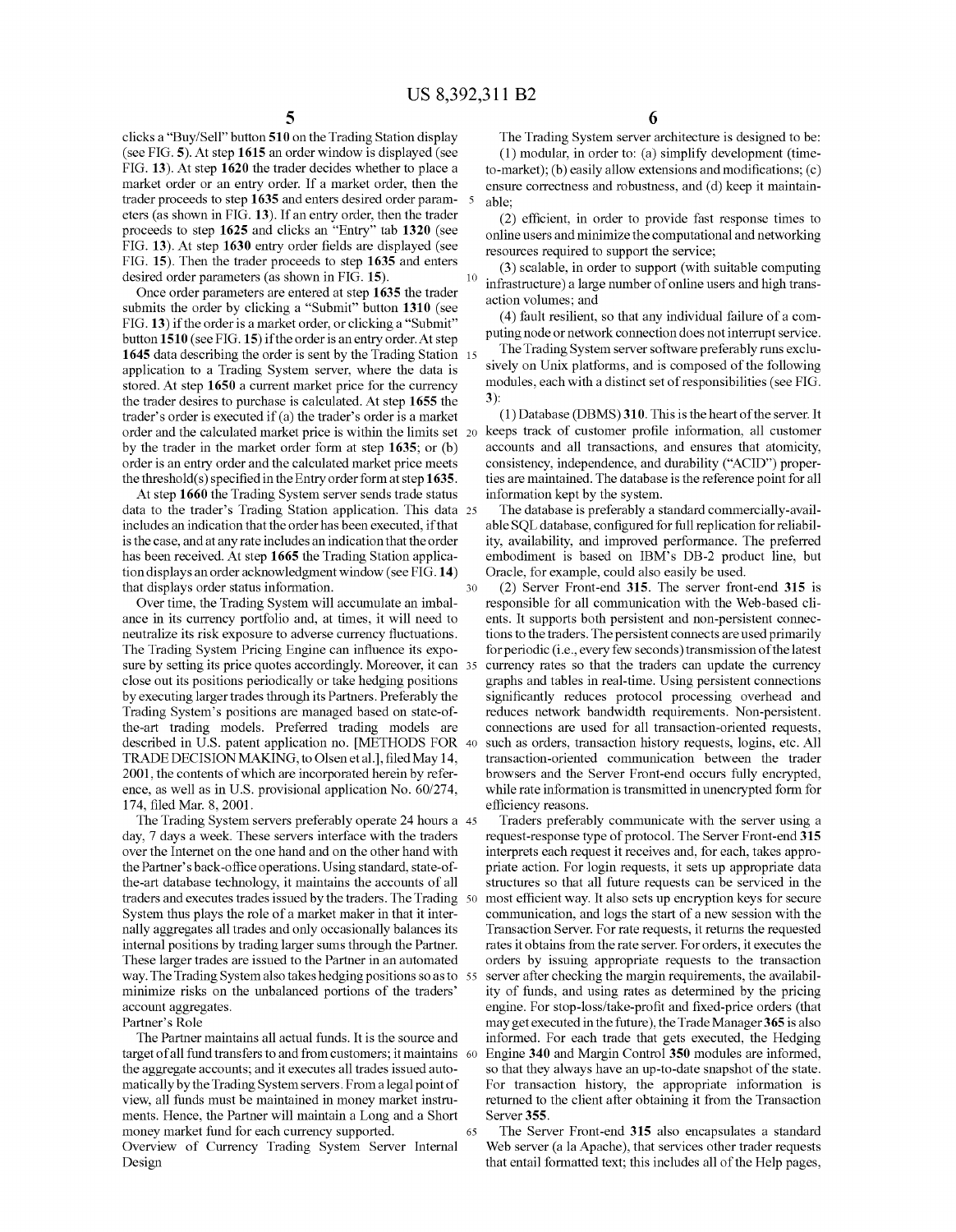large transaction history requests, and server monitoring information. The Server Front-end **315** also acts as a Firewall.

Internally, the Server Front-end315 is structured as a set of threads that service one request after another. The threads allow concurrent request servicing so that many requests can be serviced in parallel.

(3) Rate Server/Pricing Engine **325.** The Rate Server obtains currency exchange rate information from a variety of external rate sources and stores it locally. The Pricing Engine computes the currency exchange rates that the traders see and that are used for trading. These are computed from the currency exchange rates obtained from the external rate sources, the directional movement and volatility of the market, the current Trading System exposure and a number of other parameters. The computed rates are made available to the other modules of the system, and are also stored on persistent media. Various methods of calculating such rates are known to those skilled in the art. A preferred method is described in U.S. patent application Ser. No. 09/764,366 filed Jan. 18, 20 2001, to Müller et al.

Traders can request historical rate data so that they can graphically display the movements of any pair of currencies. The Rate Server serves such requests and preferably has several years of currency exchange rates available for this 25 purpose.

For fast response time, the Rate Server caches in memory all of the frequently and recently requested rates so as to minimize the number of disk accesses required.

serves Value at Risk information. Various methods of calculating VAR are known in the art. A preferred method is disclosed in U.S. Provisional Patent Application No. 60/200, 742, filed May 1, 2000, to Muller.

(5) Transaction Server **355.** This server encapsulates all transaction functionality and communicates the transactions to the Database **310** server (which runs on a separate host) after validating the transactions. The Transaction Server **355**  also updates all other modules that need to be informed of new transactions. Finally, the Transaction Server **355** informs the currently online traders when a transaction (that may have been issued by a stop-loss, take-profit, or limit order daemon or by the Margin Control Manager) takes place.

(6) Interest Rate Manager **360.** The Interest Rate Manager **360** periodically (for example, every few minutes, every few 45 seconds, or tick-by-tick) goes through all trader accounts to compute the interest rate due or owed based on the instruments currently in the portfolio, each resulting in a transaction of the trader account. The portfolio information is obtained through the Transaction Server 355. The interest  $\epsilon_{00}$ rates used are obtained from external sources, and the history of interest rates are stored on persistent storage. Because real-time (or near real-time) information is used, the Interest Rate Manager is capable of calculating, paying out, and collecting interest by the second. Interest calculation formulas  $\frac{55}{25}$ are known to those skilled in the art, and any appropriate formula can be used in the Interest Rate Manager without departing from the scope of the invention. An example is the formula

$$
A = P\left(1 + \frac{r}{m}\right)^{mt}
$$

60

where P is the principal, r is the annual interest rate, t is the 65 time (in years) over which interest is earned, m is the number of times per year that interest is compounded, and A is the

amount owed (principal plus interest). The interest earned during time t is A-P. Thus, for example, if the annual interest rate is 3%, and the interest is compounded daily, then the interest  $I_k$  earned over each time period  $T_k=t_{k-1}$ , where each  $t_k$  is a clock-time (i.e., a particular day-hour-minutesecond-fraction-of-a-second) to the nearest second (thus  $T_k$  is in seconds), is calculated according to the formula  $I_k = A_k - P_k$ , where  $P_k$  is the principal (the amount earning interest, not the "original" principal) at time  $t_{k-1}$ , and

$$
A_k=P_k\bigg(1+\frac{0.03}{365}\bigg)^{\tfrac{365T_k}{31,536,000}}.
$$

Since there are 31,536,000 seconds per year,

$$
\frac{T_k}{31,536,000}
$$

is the time in years over which the interest is being calculated. Similar formulas can be used when  $t_k$  is given to the nearest tenth, hundredth, or other fraction of a second. If interest is compounded continuously, those skilled in the art will recognize how to apply the well-known formula *A=Per'* appropriately. Thus, to calculate interest on a tick-by-tick basis, the above formulas can be used, with  $T_k$  representing time (4) VAR (Value at Risk) server **320**. This server obtains and  $T_{30}$  to the server of the server of the server integrals of the server integrals of the server serve between ticks.

> (7) Trade Manager **365.** The Trade Manager **365** continuously checks whether a trade should be executed on behalf of a trader, and if so executes the trade by interacting with the 35 transaction server. The Trade Manager **365** consists of multiple subcomponents: (a) a stop-loss daemon continuously checks to see whether stop-loss orders should be executed and, if so, executes them through the Transaction Server **355;**  (b) a take-profit daemon continuously checks to see whether take-profit orders should be executed and, if so, executes them through the Transaction Server **355;** and (c) a limit-order daemon continuously checks to see whether a limit order should be executed and, if so, executes it through the Trans action Server **355.**

> The daemons continuously monitor the current rates to determine whether action is required. Moreover, each of the daemons caches in memory all of the orders that it may need to execute. They keep the orders suitably sorted so that they can take fast action when necessary; for example, the stoploss daemon sorts the orders in descending order of stop-loss price, the take-profit in ascending order of take-profit price.

> (8) Margin Control Manager **350.** This module continuously monitors the margin requirements of all trader accounts. When necessary, the Margin Control Manager **350**  will liquidate some (or all) of a trader's holdings. It caches in memory all of the information necessary for this computation, sorted in decreasing order of risk, so that it can take swift action when necessary. Holdings are liquidated through the Transaction Server **355,** when necessary.

> (9) Trading System Monitor **330.** This module continuously monitors the current state of the Trading System. Among others, state parameters include: (a) current Trading System currency positions;  $(b)$  current margin situation;  $(c)$  a summary of stop-loss, take-profit, and limit orders that exist;  $(d)$  the number of currently online users;  $(e)$  the number, size and type of trades executed per second; and (f) a summary of the account positions held by the users.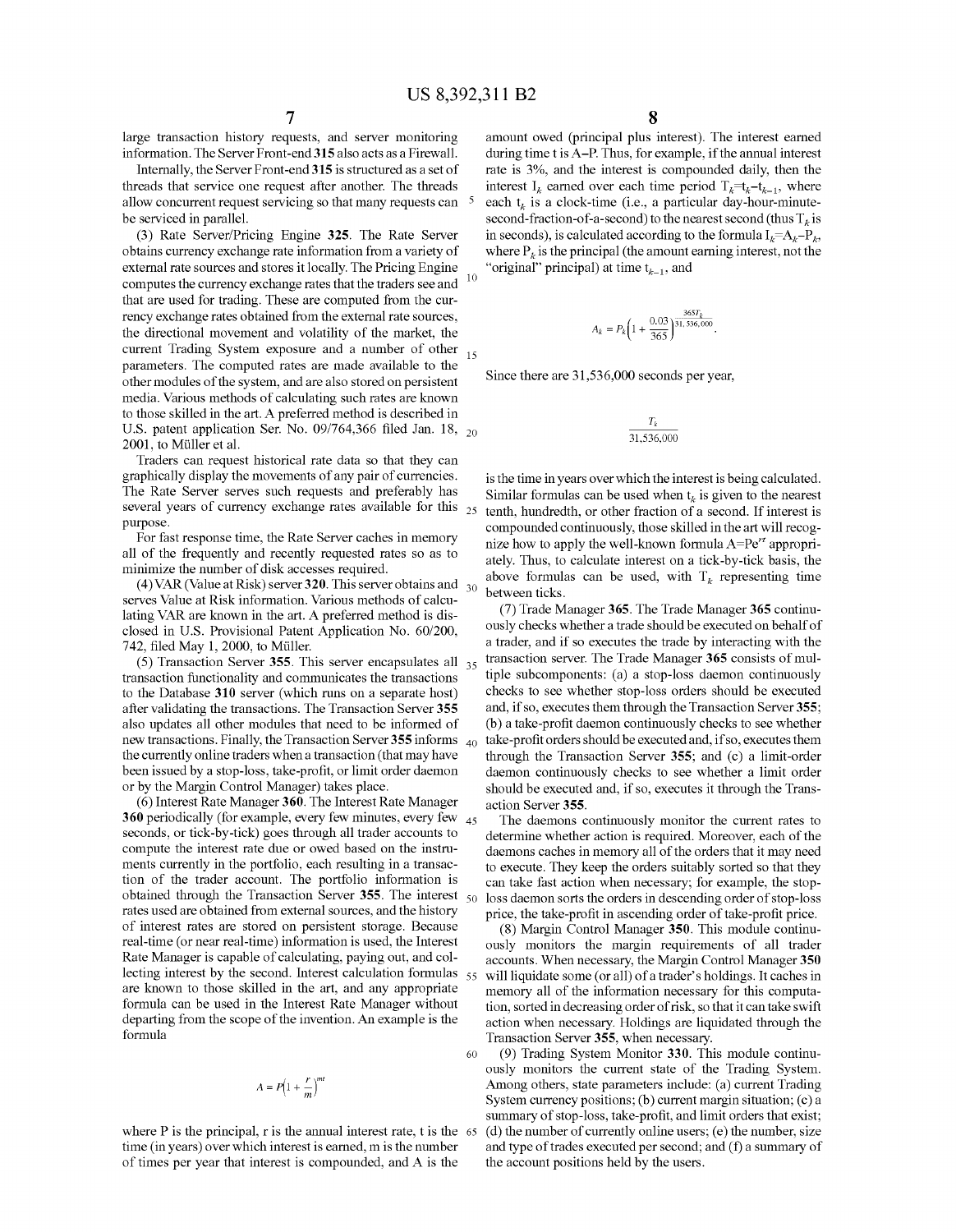This information is made available (a) to the Pricing Engine **325** (where it is-used to set the currency exchange rates made available to the traders), (b) to the Hedging Engine **340** so that it can determine when to issue trades with the Partner Bankend Bank, and (c) to system operators and Trad-5 ing System financial engineers in real time via a feature-rich Web interface. Moreover, this information is logged on persistent storage for later, off-line analysis.

monitors current Trading System currency positions, the 10 positions held in the trader accounts, recent trading activity, and the market direction and volatility to determine when to issue a trade with the backend Partner Bank. Various methods of performing such calculations are known to those skilled in detect the failure and automatically (transparently to the user) the art. The Hedging Engine **340** preferably uses the hedging tool described in U.S. patent application Ser. No. 09/764,366, filed Jan. 18, 2001, to Muller et al., the contents of which are incorporated herein by reference.

(11) Partner Bank Interface **335.** This module communicates directly with the backend Partner Bank to issue trades and obtain account information.

(12) Computer Systems Monitor **345.** This module continuously monitors the operation and state of the computer systems on which the Trading System is running. Besides error conditions, such metrics as memory, processor, disk, and network utilization; paging activity; the number of packets sent over the various networks; the number of transactions; and the number of processes and threads are of interest. This information is made available to system operators in real time via a feature-rich Web interface and local consoles. In 30 net connections. addition, it is stored on persistent storage for later, off-line System Requirements analysis.

The Server modules described above are structured so that they can run independently as separate processes that can be independently mapped onto an arbitrary computer within a cluster. Moreover, each of the modules can run in replicated form, providing both fault tolerance and increased throughput.

Preferred Physical Organization of the Trading System Server

A Trading System Server of a preferred embodiment runs on a hardware base consisting of a cluster of hosts and disk farms connected by networks. All of the hardware components are preferably replicated for fault tolerance, as depicted in FIG. **4.** 

The cluster is connected to multiple ISPs so that if one ISP goes down, traders can still communicate with the server. The ISPs are connected to the Server through a pair ofrouters **410**  that monitor each other; if one of them goes down, then the other will automatically take over.

For security reasons, the Database **310** is on a separate back-end network; this way, it is not connected directly to the Internet and can only be accessed by the Transaction Server **355.** The Database **310** is setup in a dual configuration, so that the system can continue operating with a single database 55 failure. All disks are mirrored, again, so that any single disk failure will not result in a loss of data.

All of the other server processes run on a cluster of servers **420,** connected to the Internet routers **410** on the one side, and connected to the backend database **430** on the other side. A 60 virtually unlimited number of servers can be used in the cluster, allowing the system to scale up to support a large number of users. The servers can be partitioned by functionality, allowing specialized servers to be used, optimized for the particular functionality. For example, the Rate Servers 65 **325** need minimal CPU power, and only a limited amount of memory. They also can be replicated easily without the intro-

duction of any complexity or overhead. Hence, smaller, less costly hardware can be used for this purpose.

After login, traders typically communicate with a particular server in "sessions" for performance reasons. Using ses-5 sions improves cache locality, resulting in far fewer database accesses, and it allows the cost of creating session encryption keys to be amortized over many communication actions. For load balancing purposes, the trader software is directed to (10) Hedging Engine **340.** This module continuously henceforth communicate with the least loaded server at the time when the trader first logs in. In case of severe load imbalances, individual traders are redirected to new, less loaded servers. If any of the servers crashes, then the client software that was communicating with the crashed server will 15 go through a new login procedure.

User Interface Description

**Overview** 

The following is a description of a preferred user interface of a preferred Trading System. The main user interface display is called a "Trading Station," and it is used for all interactions with the trading system by a trader, such as analyzing changes in currency exchange rates, reviewing the trader's current currency positions, reviewing the trader's past transactions, or issuing buy and sell requests. The key features of the Trading Station are that:  $(1)$  it runs on any of the popular Web browsers connected to the Internet; (2) it displays continuously updated currency exchange rates in real-time; (3) it displays all pertinent information in one window; and (4) all interaction with the server occurs over fully-encrypted Inter-

The User Interface is preferably implemented in Java so as to run on any browser with JDK 1.2 support, which includes all Netscape Navigators versions 4.2 and up as well as Microsoft's Internet Explorer versions 5.0 and up. The Trading Station is preferably supported for Windows 95, Windows 98, Windows 2000, Windows NT, Linux, Sun Solaris, and other Unix-based operating systems.

If operated from behind a firewall, then the Trading Station 40 may operate properly only if the firewall allows HTTP requests to Port **90.** Many corporations have firewalls that restrict access to the corporate network to well-known services such as email. Typically this restriction is accomplished by restricting the ports that may be used. For example, Port **80**  45 is typically used for http (Web-based) traffic. Some firewalls inspect traffic going through Port **80** to ensure that the port is being used only for Web-based traffic. This is problematic for trading systems that do not use http messages-it causes users behind corporate firewalls to be inaccessible. However, a preferred embodiment of the present invention overcomes this obstacle by prefacing Trading System messages with standard http headers to make them appear to be http requests and responses, even though they are not.

Log in Procedure

In order to log in, a trader must be a registered user. Registering is preferably free and can be accomplished by clicking on a "new users" link on a login page. Logging in requires a user to provide a user-ID and password. If a trader forgets her password, she can click on the "forgot your password" link and fill in the information requested; her password will be then be emailed to her.

If user-ID and password are entered correctly, a small window appears indicating that the Trading Station is being loaded. After a short time, a larger window appears with the Trading Station Graphical User Interface shown in FIG. **5.**  Once the Trading Station is properly loaded, the contents of the small window is changed to include a number of useful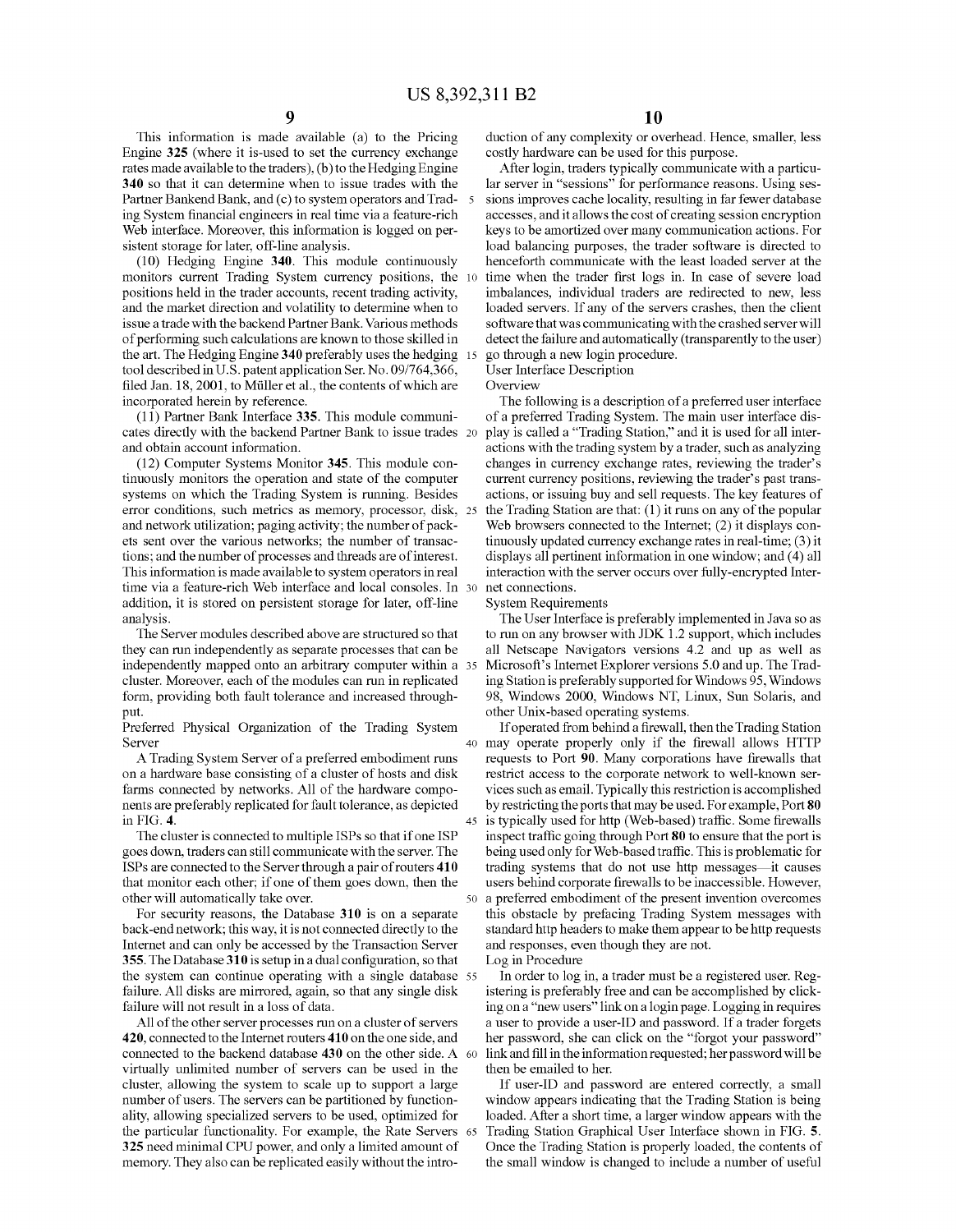links. It is important that this small window not be closed while the Trading Station is to remain in operation, although it may be minimized so as not to be in the trader's way. (This small window is necessary due to the limitations of typical Java implementations on most browsers that would otherwise <sup>5</sup> not allow a trader to continue browsing the Web while the User Interface is active.)

Main Window of Trading Station

The Trading Station user interface is shown in FIG. **5.** It can be resized to a convenient size, by using the standard resizing mechanisms supported by the trader's operating system's windowing system.

The Trading Station is preferably partitioned into a number

(A)Action buttons: a vertical panel located on the left hand side of the Trading Station contains a set of action buttons that allow a user to perform the most common operations.

(B) Menus: a set of pull-down menus across the top allows a user to invoke additional operations.

(C)Account summary: an area in the middle of the Trading

Station that gives a summary of the user's account.<br>(D) Table: an area located across the top of the Trading Station that is used to display various information in tabular format. The information displayed depends on the most 25 recently clicked Action Button. It might display currently held instruments, current open positions, or a history of recent transactions.

(E) Currency rates: an area at the bottom left that displays various currency rates. These rates are continuously updated 30 in real time.

(F) Graph: located at the bottom-right comer, graphs display currency rates over time. The graphs are also updated in real-time as new rates become available.

Subsequent sections describe each of these components in 35 detail.

Action Buttons

The Trading Station preferably has the following action buttons in a panel on the left side. Clicking the appropriate button will-invoke the described operation:

Buy/Sell: Pops up a Buy/Sell window, from which a trader can issue trade requests. (See the description of the buy/sell window (FIG. **13)** for more information.)

Positions: Displays the currently open positions in a table. (See the description of the Open Positions Table (FIG. **8)** for 45 the contents of the table.)

Trades: Displays the currently open trades in a table. (See the description of the Open Trades Table (FIG. **7)** for the contents of the table.)

Orders: Displays the open orders (that may be executed 50 some time in the future) in a table. (See the description of the Open Orders Table (FIG. **9)** for the contents of the table.)

History: Displays a recent history of the trader's transactions in the table. (See the description of the History Table (FIG. **10)** for contents of the table.)

Analysis: Pops up a new browser window with access to a number of analysis tools that might help in making trading decisions.

News: Pops up a new browser window with the latest currency news.

Forums: Pops up a new browser window with access to a number of forums (sometimes known as newsgroups) that allow a trader to participate in discussions with other traders and currency trading experts.

Pull-Down Menus

There are preferably 5 pull-down menus (not shown), each offering different operations or services:

Connection Menu: (1) Disconnect: disconnects the Trading Station from the Trading System server. The Trading Station will remain open, but currency rates will no longer be updated, and transactions will not be possible. (2) Connect: connect the Trading Station to the server, so the trader is back on line. (3) Quit: quit and exit this application.

Account Menu: (1) Transaction history: pop up a new browser window to display an extensive list of all transactions that occurred on a trader's account. See the Transaction History section (relating to FIG. **10)** for a description of what is displayed. (2) Clear account balance and P/L: for those who have incurred large losses on their account, this operation allows a trader to start over again with a cleared P/L and new Funds in the account. This feature is primarily useful when an of components that each serve a different purpose:<br>15 account on the Trading System is used as a game—i.e., no real account on the Trading System is used as a game-i.e., no real money changes hands. (3) Add funds to account: for a game account, add funds to the account; for a real-money account, transfer money into the account from the trader's credit card or obtain instructions on how to wire transfer money into the 20 trader's account. (4) Buy/Sell: issue a trade or market order (see FIG. **13).** (5) Open positions: display the open positions in a table (see FIG. **8).** (6) Open trades: display all open trades in a table (see FIG. 7). (7) Open orders: display all open orders in a table (see FIG. **9).** (8) Recent transaction history: display the most recent transactions in a table (see FIG. **10).** 

> Commands Menu: (1) Change passwords. (2) Graph: specify the currency pair to be displayed in the graph.

> Information Menu: (1) Interest rates: display interest rate information in a separate browser window. (2) Market News: display up-to-date currency market news in a separate browser window. (3) Analysis tools: use an analysis tool in a separate window. (4) Forum: participate in various forums related to currency trading. (5) Rankings: see a list of the most successful currency traders using the Trading System.

> Help Menu: (1) Documentation: links to descriptive documents. (2) About: display software version number and credits. (3) Debug: display debugging information in a new window.

### Account Summary

40

The account summary display (see FIG. 6 for an example) is a small table that provides a summary of the trader's account status. It preferably shows: (1) Account Balance: the amount of the trader's cash holding in the trader's account. (2) Realized P/L: the amount of profit or loss the trader has incurred with the trader's trading activity to date. (3) Unrealized P/L: the amount of profit or loss that the trader holds with the trader's current open positions. If the trader clears all of his open positions, then this amount would be added to the Realized P/L amount. (4) Margin Used: the amount of the trader's account balance and unrealized P/L tied up for margin purposes.(5) Margin Available: the amount of the trader's account balance and unrealized P/L available as margin for new trading transactions.

This information is preferably continuously updated in 55 real-time to take current market conditions into account. Moreover, the information is always shown in the trader's home currency. Tables

The table area of the Trading Station shows different infor-60 mation depending on the last Action Button selected. If can include: (1) open trades; (2) open positions; (3) open orders; and (4) transaction history. The default is open positions.

How the information in the table is displayed can be controlled in two ways: (1) Scroll bars are used to scroll the table 65 up or down, allowing a trader to see information that is hidden from view. (2) Sorting can be achieved by clicking on a column header, which causes the table to be sorted so that the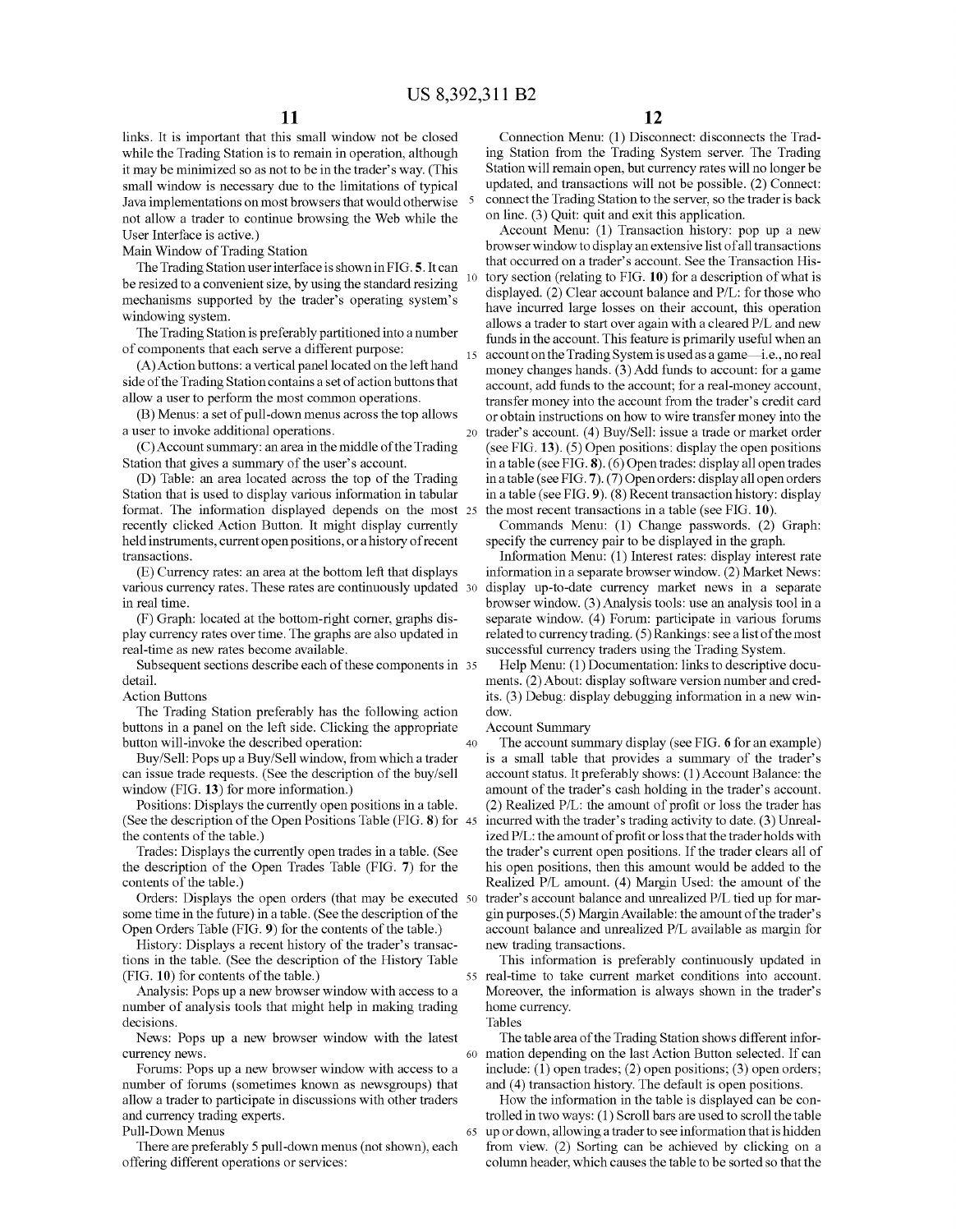column is in increasing or decreasing order. Clicking once sorts the column in increasing order; clicking again sorts it in decreasing order.

For all tables except Transaction history, clicking on a row of the table will cause a pop-up window to appear, offering <sup>5</sup> further actions for that open trade, position, or order. Open Trades Table

The open trades table (see FIG. **7)** shows a list of the trader's currently open trades. The table preferably has 9 columns, described from left to right (not all are depicted in FIG. **7):** (1) Short/Long: Indicates whether the position is short or long.

(2) Ticket Number: a number that uniquely identifies an open trade. A trader can use this number as a reference for  $_{15}$ inquiries to the Trading System or its operators, or to search for particular entries in the transaction history table.

(3) Currency pair: the pair of currencies involved in this trade. The first currency of the pair is referred to as the base currency, while the second one is referred to as the quote 20 (3) Currency pair: the pair of currencies to be traded. currency.

(4) Units: the number of transacted units for this trade, expressed in the base currency.

(5) S/L: the trader's stop-loss for this trade. This trade will be closed automatically as soon as the currency exchange rate 25 for this currency pair crosses the S/L value. A stop-loss limit is used to limit the loss a trader may incur with this trade.

 $(6)$  T/P: the trader's take-profit for this trade. This trade will be closed automatically as soon as the currency exchange rate for this currency pair crosses the  $T/P$  value. A take-profit limit 30 is used to realize the trader's profit as soon as it reaches the T/P value.

(7) Rate: the exchange rate obtained when the trade got executed.

(8) Market: the current exchange rate for this currency pair.

(9) Profit: the unrealized profit (when positive) or loss (when negative) expressed in base currency and on a per unit basis.

Clicking on the scroll buttons will cause the table to scroll up or down. Clicking on a column header will sort the table so 40 up or down. Clicking on a column header will sort the table so that the contents of the column are displayed in increasing or decreasing order. Clicking on a row with an open trade will cause a pop-up window to appear offering two operations: (1) Close trade. (2) Modify trade. This is used to modify the S/L or the T/P limits.

Open Positions Table

The Open Positions Table (see FIG. **8)** displays a list of the trader's open positions. It is similar to the Open Trades table, except that all trades of the same currency pair are aggregated into one line.

The table preferably has 6 columns, described from left to right (not all are shown in FIG. **8):** 

(1) Short/Long: Indicates whether the position is short or long.

(2) Currency pair: the pair of currencies the position refers 55 to. The first currency of the pair is referred to as the base currency, while the second one is referred to as the quote currency.

(3) Units: the number of units held in this position, expressed in the base currency.

(4) Rate: the average exchange rate obtained for the trades in this position.

(5) Market: the current exchange-rate for this currency pair.

(6) Profit: the unrealized profit (when positive) or loss (when negative) expressed in base currency and on a per unit basis.

Clicking on the scroll buttons will cause the table to scroll up or down. Clicking on a column header will sort the table so that the contents of the column displayed in increasing or decreasing order. Clicking on a row with an open position will cause a pop-up window to appear offering the option to close the position.

Open Orders Table

The Open Orders Table (see FIG. **9)** shows a list of the trader's currently open orders. An open order is a request that 10 a particular trade should be made automatically when the exchange rate of the specified currency pair crosses a specified threshold.

The table preferably has 9 columns, described from left to right (not all are shown in FIG. **9).** 

(1) Short/Long: indicates whether the position is short or long.

(2) Order ID: a number that uniquely identifies the order. A trader can use this number as a reference for inquiries to the Trading System.

 $(4)$  Units: the number of units to be traded, expressed in the base currency.

(5) S/L: the stop-loss for this trade. This trade, once executed, will be closed automatically as soon as the currency exchange rate for this currency pair crosses the S/L value. A stop-loss limit is used to limit the loss a trader may incur with this trade.

 $(6)$  T/P: the trader's take-profit for this trade. This trade, once executed, will be closed automatically as soon as the currency exchange rate for this currency pair crosses the T/P value. A take-profit limit is used to realize the trader's profit as soon as it reaches the T/P value.

(7) Rate: specifies that the trade should be executed as soon as the exchange rate for the specified currency pair crosses this value.

(8) Market: the current exchange rate for this currency pair. (9) Duration: specifies the amount of time an order should stand, until it is automatically canceled.

Clicking on the scroll buttons will cause the table to scroll that the contents of the column are displayed in increasing or decreasing order. Clicking on a row with an order will cause a pop-up window to appear offering two operations: (1) Cancel order. (2) Modify order. This is used to modify the 45 exchange rate threshold at which the trade is to be executed, or the S/L or T/P limits.

Transactions Table

The Transactions (or Transaction History) Table (see FIG. **10)** shows a list of the most recent transactions on the account. 50 For access to a full list of past transactions, a user selects the Information pull-down menu and then selects Transaction History.

The Transaction History Table preferably has 6 columns, described from left to right:

(1) Transaction ID: uniquely identifies the transaction.

(2) Type: identifies the type of transaction.

(3) Currency pair the pair of currencies associated with the transaction.

( 4) Units: the number of units to traded in the transaction, 60 expressed in the base currency.

( 5) Price: the currency exchange rate applied when buying or selling a currency pair.

(6) Date/Time: the date and time of the transaction.

Clicking on the scroll buttons. will cause the table to scroll 65 up or down. Clicking on a column header will sort the table so that the contents of the column are displayed in increasing or decreasing order.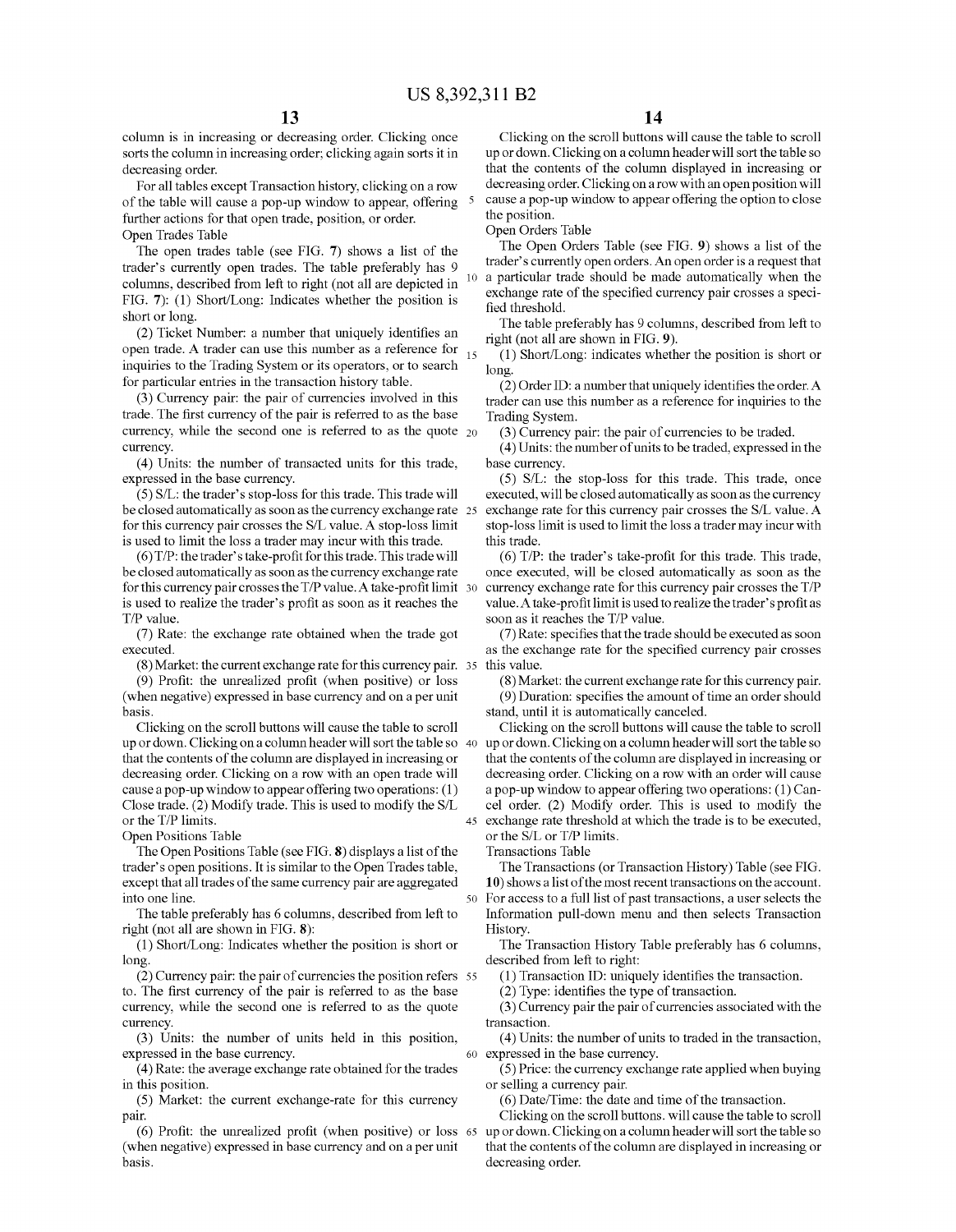The Currency Rates Table (see FIG. **11)** shows the current exchange rate for the currency pairs supported by the Trading System. They are preferably updated in real time, approximately every 5 seconds. When there is a significant exchange  $5$ rate movement for a currency pair, up/down indicators show the direction of the rate change in order to alert a trader, should a trader not currently have the currency pair displayed

Clicking on the scroll buttons will cause the table to scroll up or down. Clicking on a currency pair's ask price will pop up a buy window for that currency pair. Clicking on a currency pair's bid price will pop up a sell window for that currency pair.

Graphs

Currency Rates

Graphs (see FIG. **12)** show how currency exchange rates change over a period of time, ranging from minutes to months. All graphs are updated in real-time, as new currency rates arrive.

At any given time, the difference between the lower boundary and the upper boundary of the curve represents the difference between the bid and the ask price, and the difference may vary over time depending on market conditions. Thus, the top part of the curve indicates the ask price, and the bottom of the curve indicates the bid price.

As a mouse cursor **1220** is moved over the graph, a sub-area **1230** in the graph shows precise exchange rate information for the target currency pair corresponding to the time instance represented by the position of the mouse cursor.

The graph may also display Buy or Sell widgets that indicate at which point in time a trader bought or sold a currency pair. Downward pointing red arrows indicate a sold currency pair (where a trader is hoping the rates will go down after that point), and upward pointing green arrows indicate a bought currency pair (where a trader is hoping the rates will go up after that point).

A trader can adjust what is shown in the graph: (1) The currency pair displayed is selected using the pull-down menu **1240** at the bottom left. (2) The granularity of the graph is 40 selected using the pull-down menu **1250** at the bottom right of the graph. Selecting a fine granularity, such as 5 seconds (where each point on the horizontal axis represents 5 seconds of time), will display a relatively short time interval (less than an hour, in this case). Selecting a larger granularity, such as one day, will display longer-term trends (9 months of exchange rate information in this case).

Scroll buttons **1260** at the top right of the graph area allow a trader to shift the time interval shown to the left or to the right (backward or forward in time). Clicking on the graph 50 with the mouse will hide the Buy/Sell widgets. Clicking again will cause them to reappear.

Buy/Sell Window

A Buy/Sell pop-up window (see FIG.13) allows a trader to issue buy or sell orders. The window can be caused to pop up 55 either by: (1) clicking on the Buy/Sell action button (see FIG. **5);** (2) clicking on the bid or ask price in the Currency Rates Table (see FIG. **11);** or (3) clicking on an existing trade, position, or order in the Table area of the Trading Station display (see FIG. **5).**  60

Two types of orders are supported: (1) Market Orders are orders that are transacted immediately based on market exchange rates. (2) Entry Orders are orders that are executed when the exchange rate crosses a certain threshold.

The type of order can be selected by clicking on the appro- <sup>65</sup> priate tab in the Buy/Sell Window (see FIG. 13). Market order comes up as the default order.

Issuing a Market Order. To issue a market order with the Buy/Sell Window and the Market Tab selected, a number of fields must be filled out (although most of the fields are pre-initialized with reasonable values):

(!)ACTION: choose between buy and sell.

(2) CURRENCY: choose the currency pair the trader wishes to buy or sell. By default, this field will be initialized as follows: (A) If the Buy/Sell button was used to obtain the window, the currency pair currently shown in the graph. (B) If in the graph. (B) If the bid or ask price was clicked to obtain the window, the currency pair for which the price was clicked. (C) If a trade or position was clicked in the Table area, the currency pair corresponding to the trade or position. The pull-down menu can be used to select another currency pair.

> 15 (3) UNITS: the number of units of the currency pair the trader wishes to buy or sell, with units expressed in terms of the base currency.

> ( 4) Lower Limit: the order will result in a trade only if a price is obtained that does not lie below this limit. By default, 20 no limit is selected, but one can be set by checking the check box. If the check box is checked, then the field is automatically initialized with a reasonable value; however the value can be changed either by modifying the number directly or by using the +/- buttons to increase or decrease the value, respectively.

(5) Upper Limit: the order will result in a trade only if a price is obtained that does not lie above this limit. By default, no limit is selected, but one can be set by checking the check box. If the check box is checked, then the field is automatically initialized with a reasonable value; however, the value can be changed either by modifying the number directly or by using the +/- buttons to increase or decrease the value, respectively.

(6) Stop Loss: if the order results in a trade, then the stop-loss value given will be associated with the trade. By default, no stop-loss limit is selected, but one can be set by checking the check box. If the check box is checked, then the field is automatically initialized with a reasonable value; however, the value can be changed either by modifying the number directly or by using the  $+/-$  buttons to increase or decrease the value, respectively.

(7) Take Profit: if the order results in a trade, then the stop-loss value given will be associated with the trade. By default, no take profit limit is selected, but one can be set by checking the check box. If the check box is checked, then the field is automatically initialized with a reasonable value; however, the value can be changed either by modifying the number directly or by using the  $+/-$  buttons to increase or decrease the value, respectively.

The RATE field is set by the Trading Station and corresponds to the most recent exchange rate for the selected currency pair.

To issue the order, a Submit button **1310** must be selected. If the order is successful, and a trade occurs, then an acknowledgment window (see FIG. **14)** pops up with a Ticket number that can be used for future reference. Moreover, the Open Trades Table (see FIG. **7)** will be updated to reflect the new trade, as will the Open positions-ions Table (see FIG. **8)** and the Transaction History Table (see FIG. **10).** 

Several issues are important to note:

(1) If an order is successful and a trade occurs, then the exchange rate obtained for the trade will correspond to the most current exchange rate maintained at the Trading System servers and not necessarily the rate displayed in the Buy/Sell window.

(2) An order without Lower and Upper Limits will always result in a trade.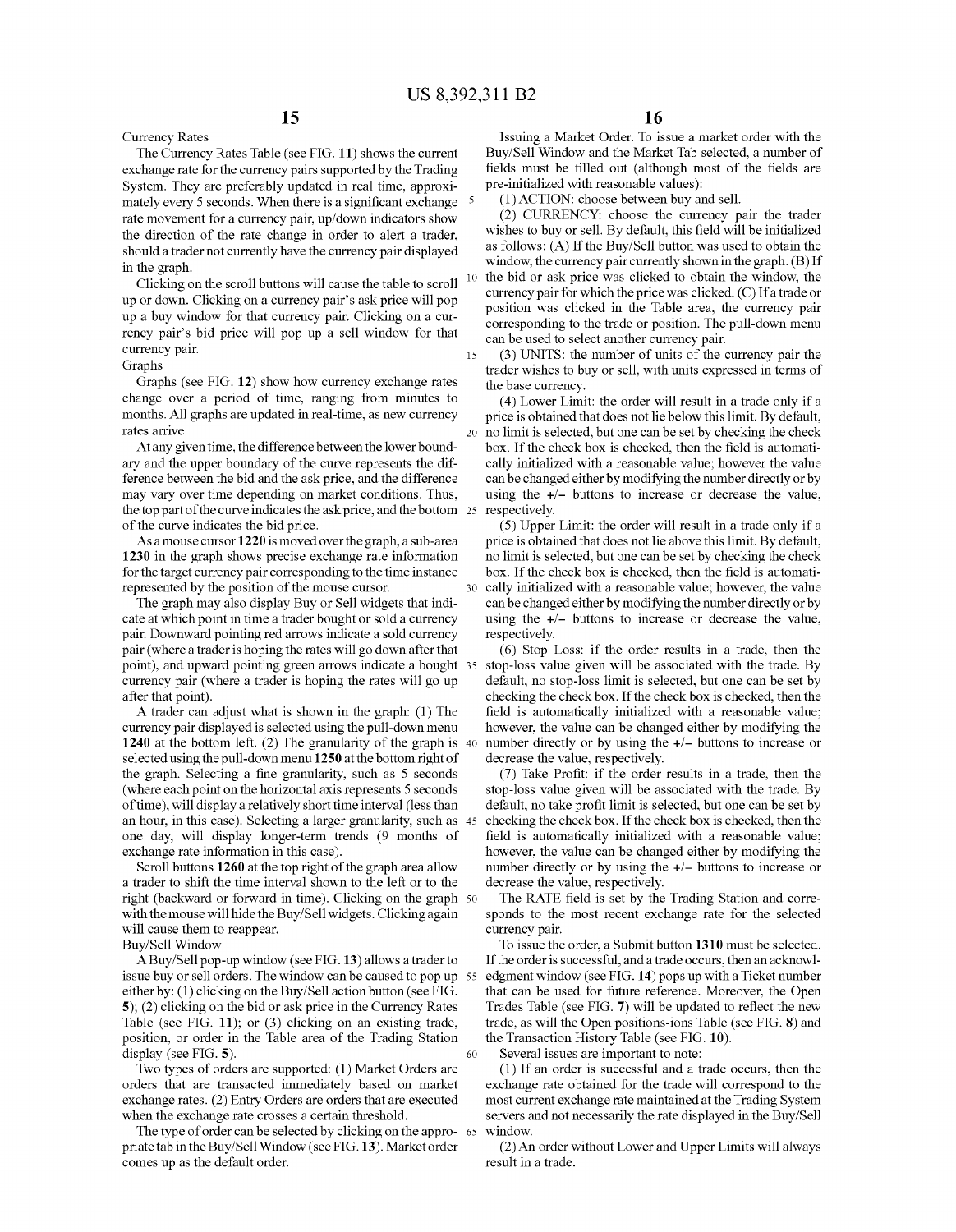(3) An order with both Lower and Upper Limits will result in a trade if and only if the exchange rate for the potential trade lies between the two limits.

Issuing an Entry Order. To issue an entry order with the Buy/Sell Window and the Entry Tab selected (see FIG. **15),** a 5 number of fields must be filled out ( although most of the fields are pre-initialized with reasonable values):

(!)ACTION: choose between buy and sell.

(2) CURRENCY: choose the currency pair the trader wishes to buy or sell. By default, this field will be initialized  $10$ as follows: (A) if the Buy/Sell button was used to obtain the window, the currency pair currently shown in the graph; (B) if the bid or ask price was clicked to obtain the window, the currency pair for which the price was clicked. The pull-down  $_{15}$ menu can be used to select another currency pair.

(3) UNITS: the number of units of the currency pair the trader wishes to buy or sell, with units expressed in terms of the base currency.

(4) RATE: the order will result in a trade as soon as the  $_{20}$ exchange rate for the selected currency pair crosses the given value; that is, for buy orders, if the rate goes below this value, and for sell orders if the rate goes above the given value

(5) Duration: this value is used to limit the amount of time an outstanding order will remain effective. By default, the  $_{25}$ order remains effective indefinitely. However, the duration can be set to the end of the day or for an hour.

(6) Stop Loss: if the order results in a trade, then the stop-loss value given will be associated with the trade. By default, no stop-loss limit is selected, but one can be set by  $_{30}$ checking the check box. If the check box is checked, then the field is automatically initialized with a reasonable value; however, the value can be changed either by modifying the number directly or by using the  $+/-$  buttons to increase or decrease the value, respectively.

(7) Take Profit: if the order results in a trade, then the stop-loss value given will be associated with the trade. By default, no take profit limit is selected, but one can be set by checking the check box. If the check box is checked, then the field is automatically initialized with a reasonable value;  $_{40}$ however, the value can be changed either by modifying the number directly or by using the +/- buttons to increase or decrease the value, respectively.

To issue the order, a Submit button **1510** must be selected. This results in an acknowledgment window (see FIG. **14)**  popping up with a Ticket number that can be used for future reference. Moreover, the Open Orders Table (see FIG. **9)** will be updated to reflect the new order. Note that a trader can modify the parameters of an open order (including the rate representing the trade threshold, or the S/L and T/P) by click-  $\epsilon_{50}$ ing on the order in the Open Orders Table.

What is claimed is:

**1.** A method of trading currencies over a computer network connecting a trading system server and at least one trading 55 client system, comprising the steps of:

- (i) at the trading system server, determining and dynamically maintaining a plurality of current exchange rates, each current exchange rate relating to a pair of currencies and including a first price to buy a first currency of 60 the pair with respect to a second currency of the pair and a second price to sell the first currency of the pair with respect to the second currency of the pair;
- (ii) transmitting data from the trading system server to a trading client system, the transmitted data representing 65 at least one current exchange rate at the time of the transmission;

(iii) at the trading client system, displaying the first and second prices for each received current exchange rate to a user;

- (iv) at the trading client system, accepting input from the user identifying a pair of currencies the user desires to trade, an amount of at least one currency of the pair desired to be traded and a requested trade price at which it is desired to effect the trade;
- (v) transmitting the accepted input from the trading client system to the trading system server;
- (vi) at the trading system server, comparing the requested trade price to the respective first price or second price of the corresponding current exchange rate at that time and, if the respective first price or second price of the corresponding current exchange rate at that time is equal to or better than the requested trade price, effecting the trade at the corresponding respective current exchange rate first price or second price and if the corresponding current exchange rate is worse than the requested trade price, refusing the trade; and
- (vii) transmitting from the trading system server to the trading client system an indication of whether the trade was refused or transacted and, if transacted, an indication of the price the trade was transacted at.

**2.** The method of claim **1** wherein the requested trade price is derived from a respective one of the first price or second price of the received current exchange rate and a user input limit value defining a maximum acceptable difference between the respective one of the first price or second price of the received current exchange rate received at the trading client system and the respective one of the first price or second price of the corresponding current exchange rate determined at the trading client system at which the trade can be effected.

**3.** The method of claim **2** wherein the user can input a first 35 limit value to define a maximum acceptable difference between the first price of the current exchange rate received at the trading client system and the first price of the corresponding current exchange rate determined at the trading client system and can input a second limit value to define a maximum acceptable difference between the second price of the current exchange rate received at the trading system and the second price of the corresponding current exchange rate determined at the trading client system and the requested trade price is derived from the first price or second price of the current exchange rate received at the trading client system and the corresponding one of the first limit value and second limit value.

**4.** The method of claim **2** wherein step (iv) comprises the steps of:

- (a) the user selecting one of the first price and second price of the current exchange rate displayed at the trading client system;
- (b) displaying to the user a set of input fields to define a desired trade, the input fields including an identification of the pair of currencies the user desires to trade, the amount of the currencies desired to be traded, the selected first price or second price of the current exchange rate received at the trading client system and a limit value, and where the input fields to identify the pair of currencies and the first price or second price are populated with appropriate values determined from the user's selection of the one of the first price or second price;
- ( c) receiving from the user input to the input field defining the desired amount of currency to be traded; and
- ( d) determining the requested trade price from the selected one of the first price and second price and the limit value.